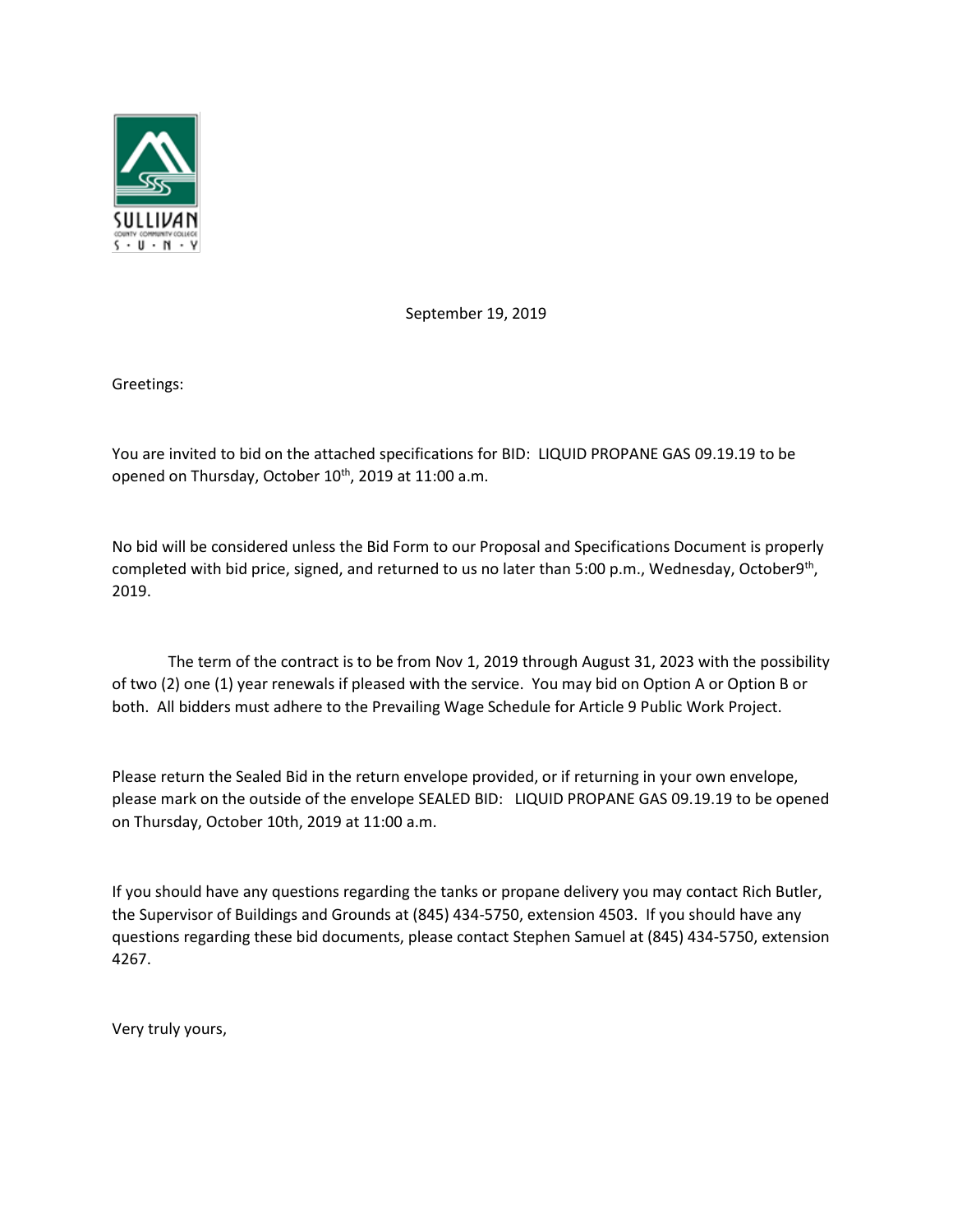#### LEGAL NOTICE

#### SULLIVAN COUNTY COMMUNITY COLLEGE

Sealed bids for the following will be received in the Purchasing Services Office of Sullivan County Community College, 112 College Road, Loch Sheldrake, New York 12759

(845) 434-5750, extension 4267 until 5:00p.m., Wednesday October 9<sup>th</sup> 2019

BID: LIQUID PROPANE GAS 09.19.19

Information regarding these BIDS may be obtained from the Purchasing Services Office at the above address or online at http://www.sunysullivan.edu/purchasing/. All bids are subject to terms and conditions therein set forth.

Stephen Samuel

Purchasing Coordinator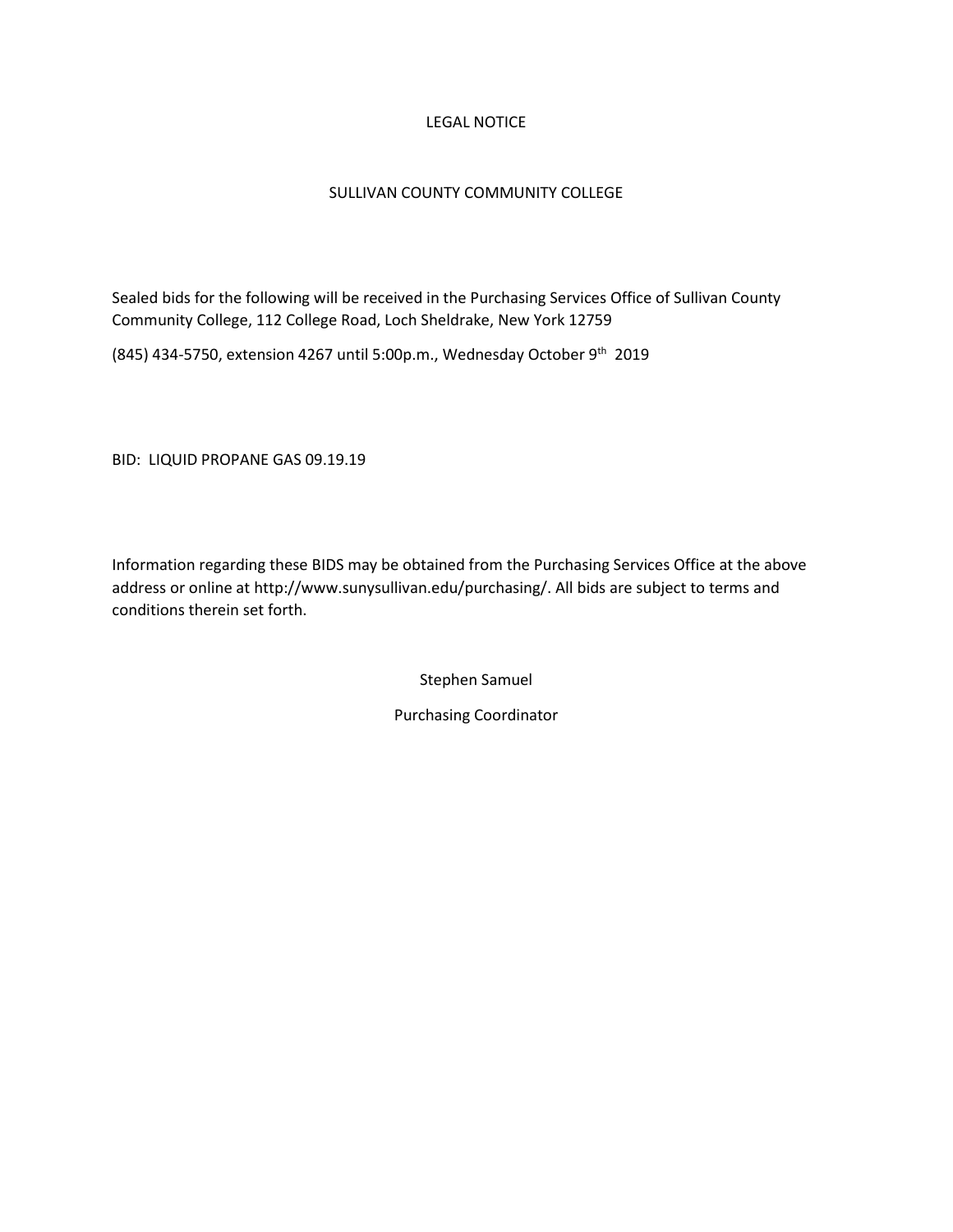# SULLIVAN COUNTY COMMUNITY COLLEGE 112 COLLEGE ROAD LOCH SHELDRAKE NEW YORK, 12759

### BID PROPOSAL:

LIQUID PROPANE GAS 09.19.19

## BID SPECIFICATION:

TO PROVIDE S.C.C.C. WITH LIQUID PROPANE GAS AS PER THE ATTACHED SPECIFICATIONS.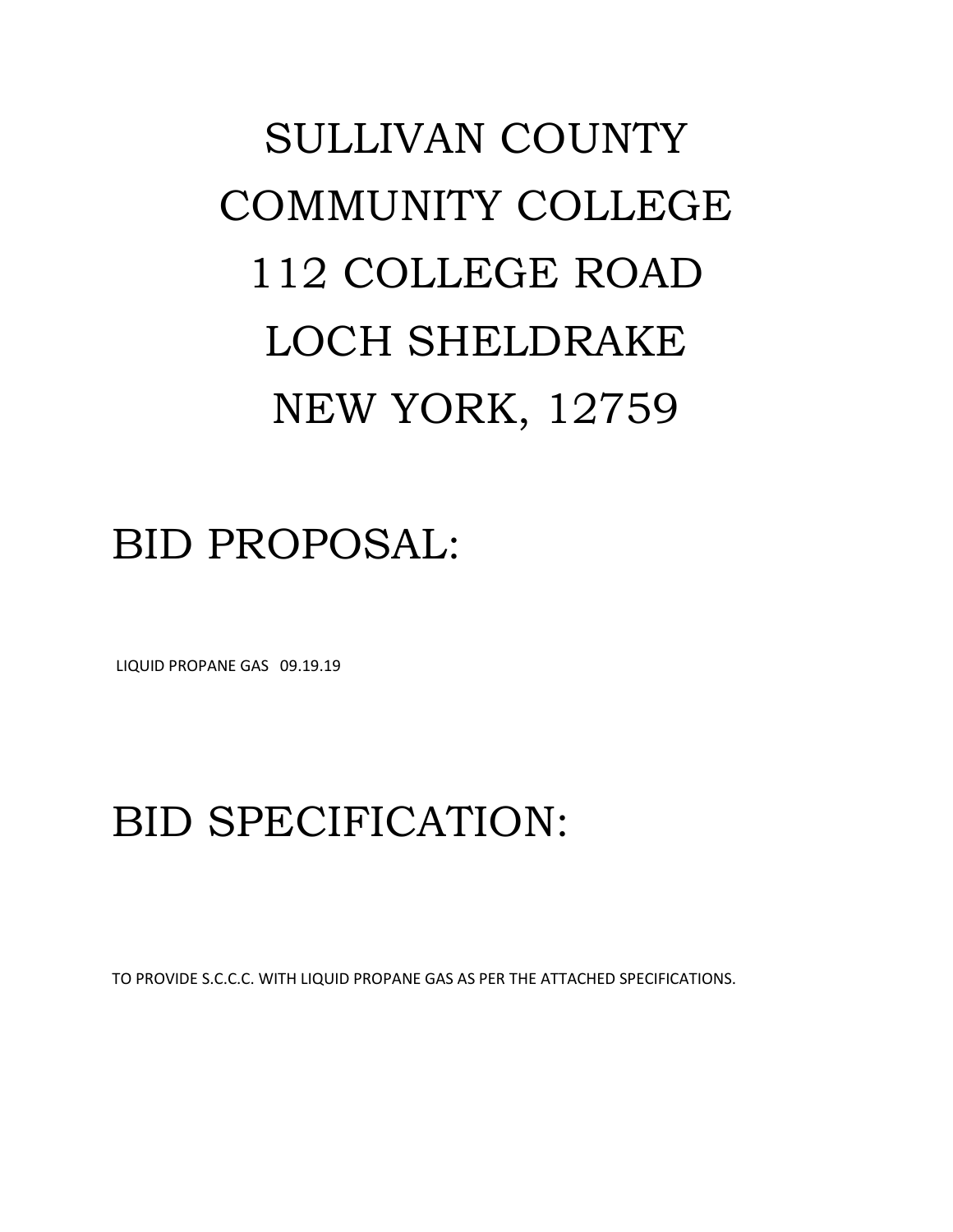#### PUBLISHED IN THE FOLLOWING NEWSPAPERS:

#### SULLIVAN COUNTY DEMOCRAT, TIMES HERALD RECORD,

**BID OPENING set for Thursday at 11:00 A.M., on October 10th , 2019 IN THE H048 CONFERENCE ROOM,** 

#### **OPTION A**

#### **SPECIFICATIONS FOR BID**

BID: LIQUID PROPANE GAS

BID OPENING: Thursday 10<sup>th</sup>, 2019 AT 11:00 A.M.

Vendor is to submit a price per gallon for Liquid Propane Gas to be delivered in the Liquid Propane bulk tanks located at Sullivan County Community College, 112 College Road,

Loch Sheldrake, NY 12759.

The term of the contract is to be from November 1<sup>st</sup>, 2019 through August 31<sup>st</sup>, 2023 with the possibility of two (2) one (1) year renewals if pleased with the service. You may bid on Option A or Option B or both. All bidders must adhere to the Prevailing Wage Schedule for Article 9 Public Work Project. The successful bidder will be chosen based upon the lowest price and if they serve in the best interest of the College.

There are seven (6) tanks servicing the following areas:

- Hospitality Division Kitchen Laboratories (4 each 1,000 gal. tanks)
- Science and Mathematics Division Science Laboratories and
- Mini Storage Building
- Sewer Lift Station

Please be aware that the Lazarus Levine Residence Hall is a separate entity from Sullivan County Community College and they will be negotiating in their own behalf. Sullivan County Community College is not responsible for any deliveries of propane or service work performed at the Residence Hall.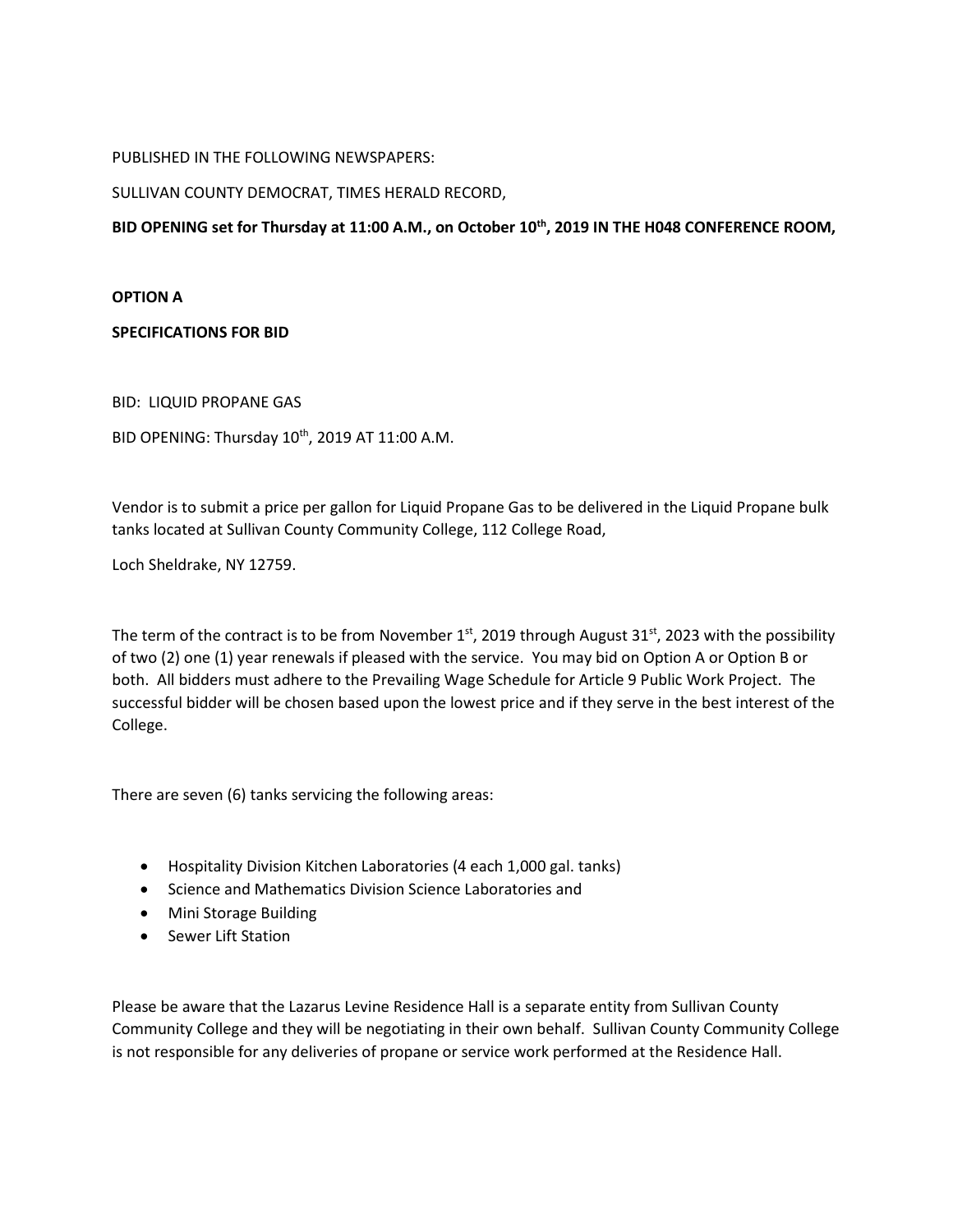Each delivery must be metered individually to determine the amount to each location.

Provider must supply us with a telephone number that is in use 24 hours per day, 7 days per week, for emergency service calls.

Provider must certify that the propane they supply is clean and free of moisture, contaminants, and is suitable for "trouble-free" use in the propane system currently in use at the College. The provider certifies that the propane supplied conforms to Gas Producers Association Standard 2140 and American Standard Testing Methods Standard 1835.

The tanks should be filled on the first day of the contract period, November  $1<sup>st</sup>$ , 2019. It becomes the responsibility of the successful bidder to check the tanks and replenish the supply as necessary. Tanks should not be allowed to go below 50% and should never be allowed to go empty.

Further, it should be noted that the successful bidder is also required to perform necessary repairs on equipment, especially equipment in the Culinary Arts Division Kitchens, Cafeteria, and main boilers in lower "H" Building as their use is critical in the functioning of the College. Failure to perform service in a timely manner will result in the loss of the current year award.

Service work with a total dollar value over \$1,500.00 will not be considered to be regular repair service work and will not be considered a part of this original bid document. Separate quotations will be acquired from approved providers on an as needed basis for service work of this nature and dollar value.

The successful bidder shall procure and maintain at its expense until final payment by the College for services covered by this agreement, insurance in the kinds and amounts provided as stated in our supplemental terms and conditions.

Approximate number of gallons used is approximately 60,000 to 90,000 gallons per year.

**PRICE ESCALATION CLAUSE:** Bidders are to submit notarized documentation showing the cost and the formula that was used to compute the bid price. In the event of an increase or decrease in cost, the successful bidder must continue to use this same formula to increase or decrease the bid price.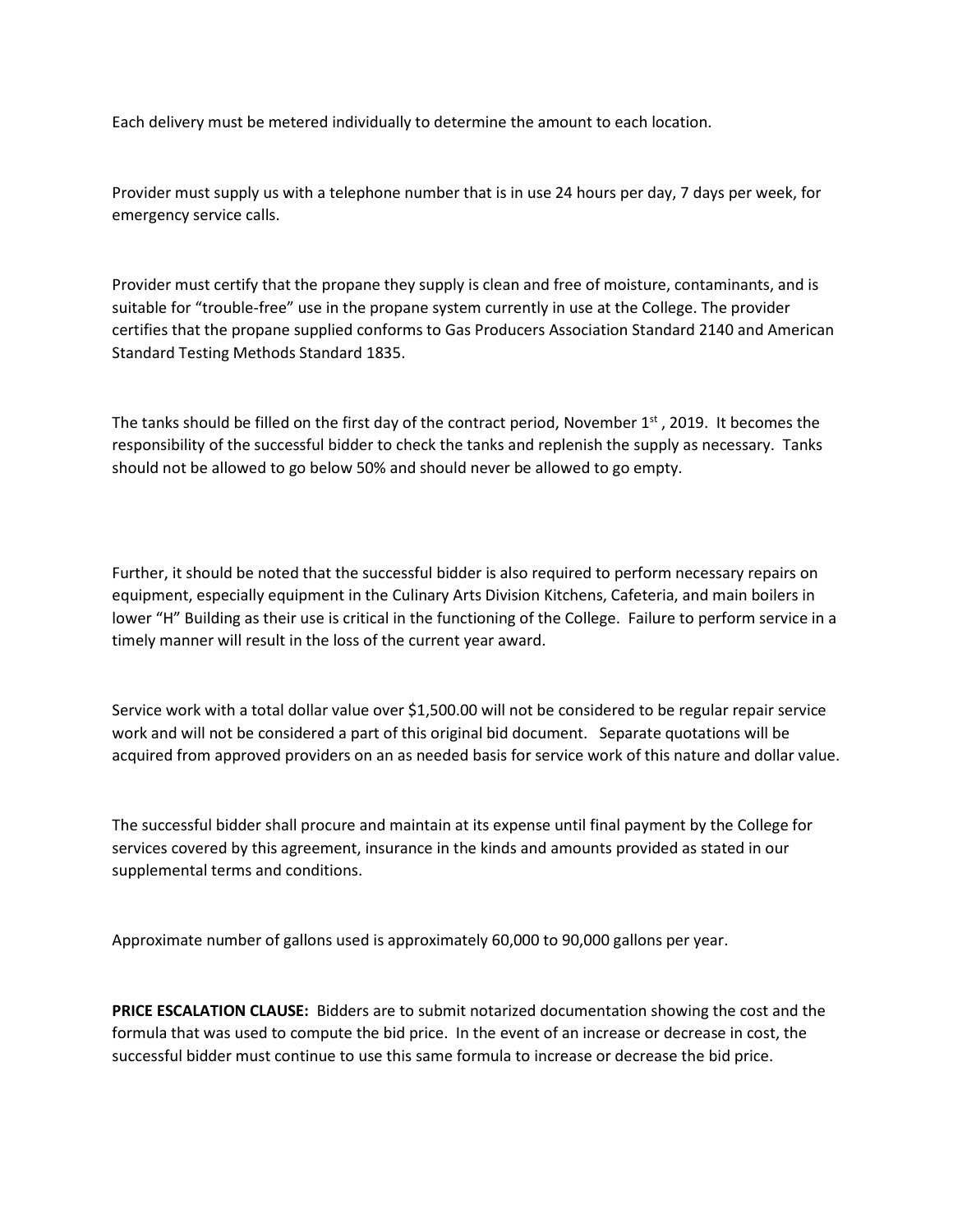#### **OPTION B**

#### **SPECIFICATIONS FOR BID**

BID: LIQUID PROPANE GAS 09.19.19

BID OPENING: Thursday, Oct 10<sup>th</sup>, 2019 AT 11:00 A.M.

Vendor is to submit a price per gallon for Liquid Propane Gas to be delivered in the Liquid Propane bulk tanks located at Sullivan County Community College, 112 College Road,

Loch Sheldrake, NY 12759.

The term of the contract is to be from Nov 1, 2019 through August 31, 2022 with the possibility of two (2) one (1) year renewals if pleased with the service. You may bid on Option A or Option B or both. All bidders must adhere to the Prevailing Wage Schedule for Article 9 Public Work Project 09.19.19. The successful bidder will be chosen based upon the lowest price and if they serve in the best interest of the College.

There are seven (6) tanks servicing the following areas:

- Hospitality Division Kitchen Laboratories (4 each 1,000 gal. tanks)
- Science and Mathematics Division Science Laboratories and
- Mini Storage Building
- Sewer Lift Station

Please be aware that the Lazarus Levine Residence Hall is a separate entity from Sullivan County Community College and they will be negotiating in their own behalf. Sullivan County Community College is not responsible for any deliveries of propane or service work performed at the Residence Hall.

Each delivery must be metered individually to determine the amount to each location.

Provider must supply us with a telephone number that is in use 24 hours per day, 7 days per week, for emergency service calls.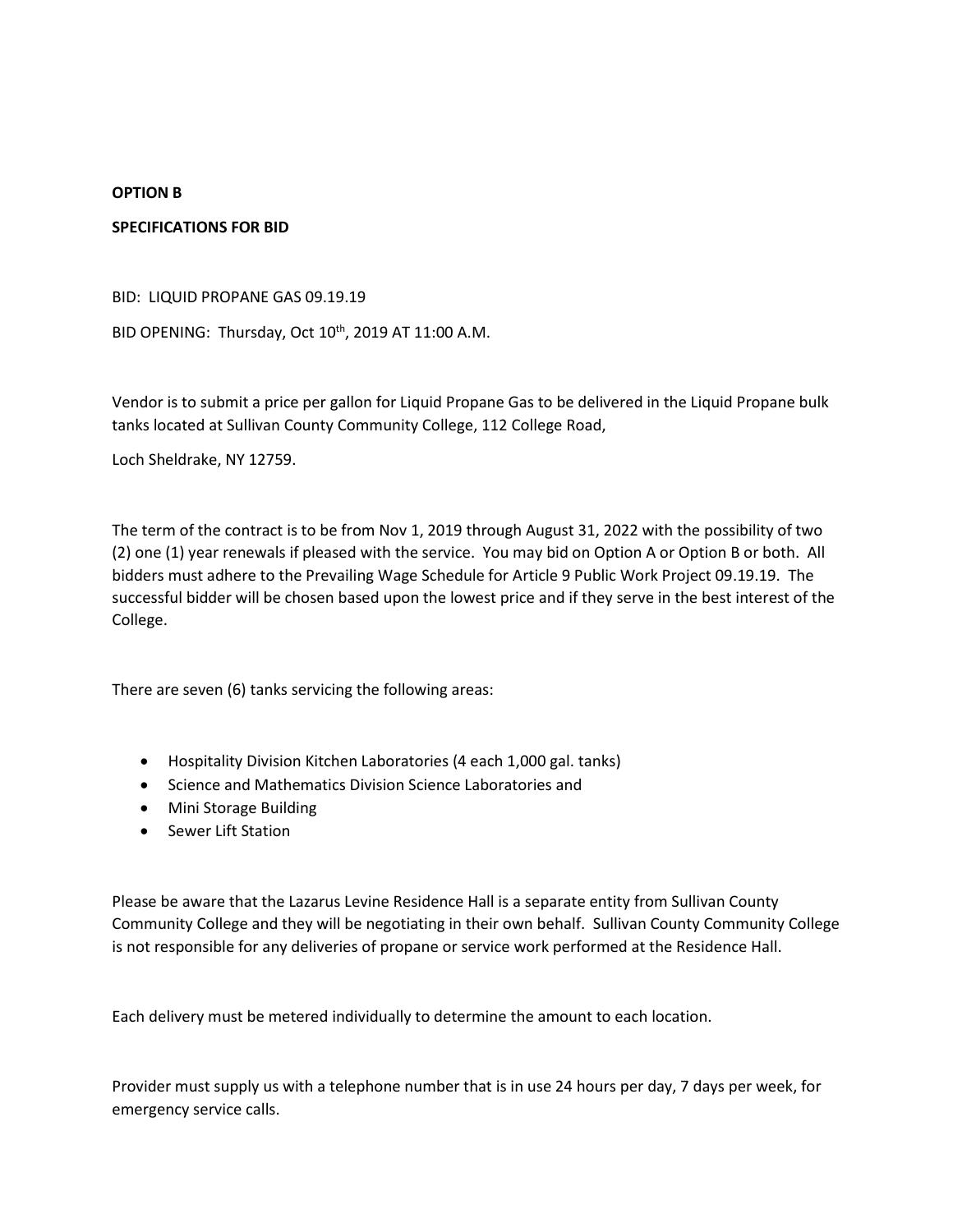Provider must certify that the propane they supply is clean and free of moisture, contaminants, and is suitable for "trouble-free" use in the propane system currently in use at the College. The provider certifies that the propane supplied conforms to Gas Producers Association Standard 2140 and American Standard Testing Methods Standard 1835.

The tanks should be filled on the first day of the contract period, Nov  $1<sup>st</sup>$ , 2019. It becomes the responsibility of the successful bidder to check the tanks and replenish the supply as necessary. Tanks should not be allowed to go below 50% and should never be allowed to go empty.

Further, it should be noted that the successful bidder is also required to perform necessary repairs on equipment, especially equipment in the Hospitality Division Kitchens, Cafeteria, and the main boilers in lower "H" Building as their use is critical in the functioning of the College. Failure to perform service in a timely manner will result in the loss of the current year award.

Service work with a total dollar value over \$1,500.00 will not be considered to be regular repair service work and will not be considered a part of this original bid document. Separate quotations will be acquired from approved providers on an as needed basis for service work of this nature and dollar value.

The successful bidder shall procure and maintain at its expense until final payment by the College for services covered by this agreement, insurance in the kinds and amounts provided as stated in our supplemental terms and conditions.

Approximate number of gallons used is approximately 60,000 to 90,000 gallons per year.

**In this option there will NOT BE A PRICE ESCALATION CLAUSE.**

**SUPPLEMENTAL TERMS & CONDITIONS**

SUPPLEMENTAL TERMS & CONDTIONS: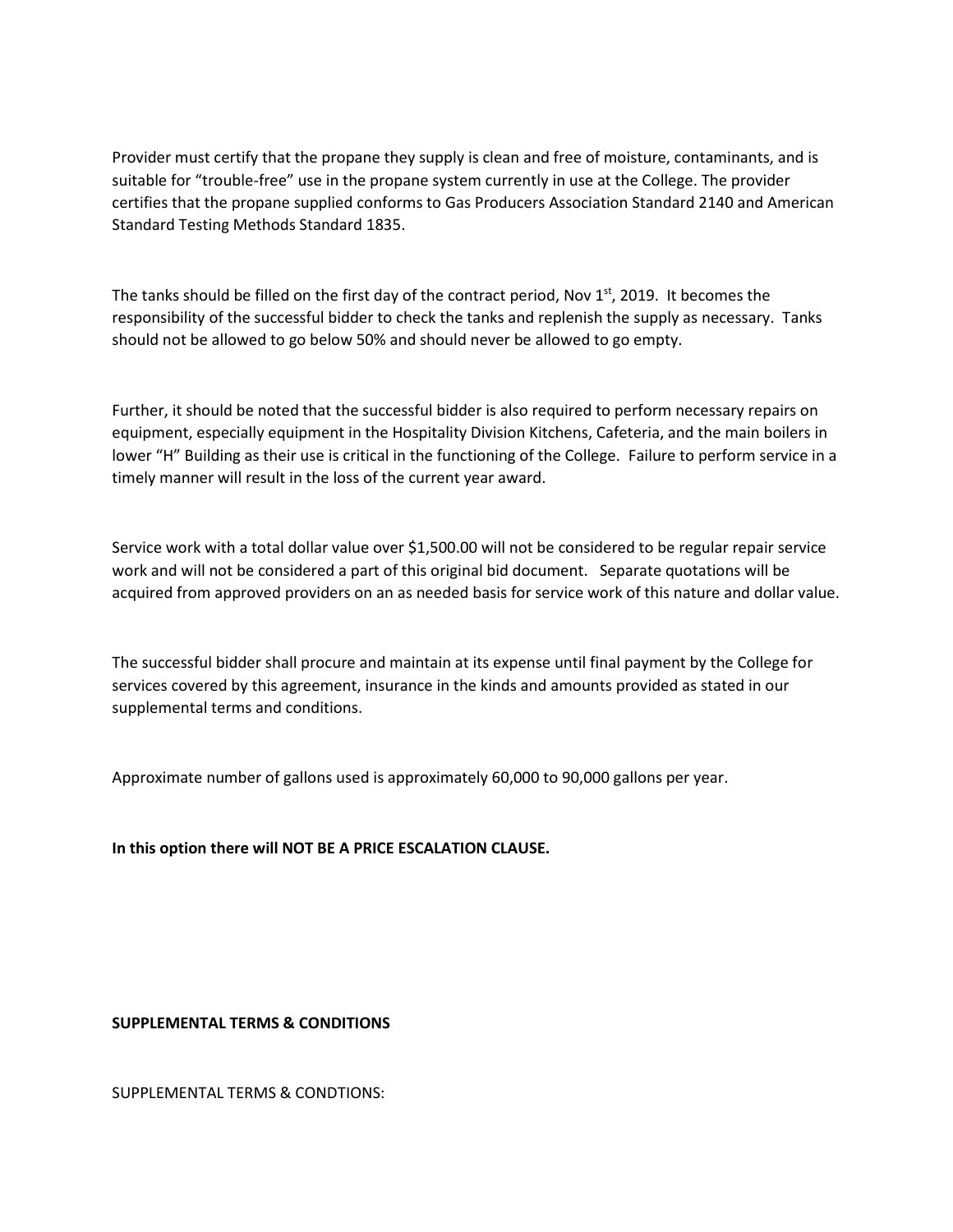THESE SUPPLEMENTAL TERMS AND CONDITIONS ARE IN ADDITION TO THE GENERAL INSTRUCTIONS, TERMS AND CONDITIONS AND, IN THE EVENT THERE IS A CONFLICT BETWEEN THE PROVISIONS OF THE GENERAL INSTRUCTIONS, TERMS AND CONDITIONS AND THESE SUPPLEMENTAL TERMS AND CONDITIONS, THE PROVISIONS OF THESE SUPPLEMENTAL TERMS AND CONDITIONS SHALL CONTROL.

#### CITED MODEL:

THE MODEL(S) CITED HEREIN IS (ARE) INTENDED ONLY AS A REFERENCE; HOWEVER ANY MODEL OFFERED MUST MEET OR EXCEED ALL SPECIFICATIONS OF THE CITED MODEL(S) BY VIRTUE OF PERFORMANCE AND/OR PHYSICAL SPECIFICATIONS.

#### DAMAGE RESPONSIBILITY FOR:

THE SUCCESSFUL OFFEROR TO THIS REQUEST SHALL BE RESPONSIBLE FOR ANY DAMAGE CAUSED DURING REMOVAL OR INSTALLATION. DAMAGE SHALL BE REPORTED IMMEDIATELY TO THE DESIGNATED COLLEGE REPRESENTATIVE.

DELIVERY, UNPACKING, ASSEMBLY AND PLACEMENT:

ANY OFFER IN RESPONSE TO THIS REQUEST MUST INCLUDE DELIVERY, UNPACKING, ASSEMBLY AND PLACEMENT OF ITEMS AS SPECIFIED IN THIS REQUEST.

#### DESIGN CONFORMANCE - OSHA:

THE DESIGN OF ALL EQUIPMENT PURCHASED AS A RESULT OF AN OFFER MADE IN RESPONSE TO THE REQUEST SHALL BE IN CONFORMANCE WITH ALL APPLICABLE REGULATIONS OF THE FEDERAL OCCUPATIONAL SAFETY AND HEALTH ACT WHICH ARE IN EFFECT AT THE TIME OF DELIVERY.

FREIGHT, AS INDICATED:

F.O.B. POINT OTHER THAN INDICATED BY THE COLLEGE WILL NOT BE ACCEPTABLE.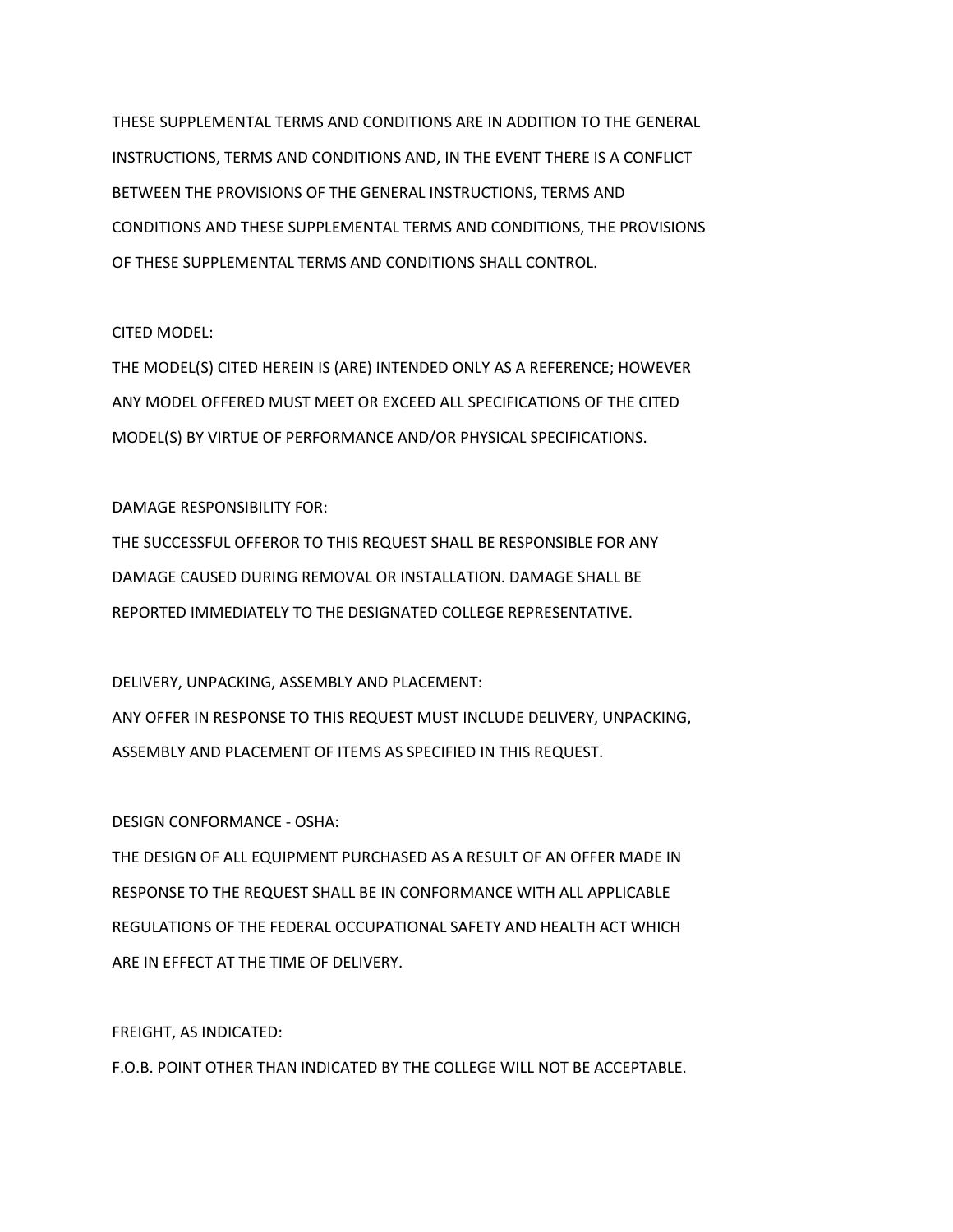FREIGHT, PREPAID:

FREIGHT WILL BE F.O.B. DESTINATION - FREIGHT PREPAID. F.O.B. POINT OTHER THAN INDICATED BY THE COLLEGE WILL NOT BE ACCEPTABLE.

GUARANTEED PERFORMANCE:

THE OFFEROR, IF AWARDED A CONTRACT AS A RESULT OF THIS REQUEST, GUARANTEES THAT THE MATERIALS SUPPLIED ARE CAPABLE OF THE PERFORMANCE REQUIRED IN THE SPECIFICATIONS IN THIS REQUEST, AND AGREES TO MAKE SUCH CHANGES, ADJUSTMENTS OR REPLACEMENTS AS ARE IMMEDIATELY NECESSARY IN ORDER FOR THE MATERIALS TO MEET THE PURCHASING REQUIREMENTS AT NO COST TO THE COLLEGE. IF DEFECTS OR SPECIFICATION FAILURES ARE DISCOVERED, THE PURCHASING OFFICER SHALL HAVE THE RIGHT, NOTWITHSTANDING ACCEPTANCE AND PAYMENT, TO REQUIRE THE UNIT/ITEM TO BE PROPERLY FURNISHED IN ACCORDANCE WITH THE SPECIFICATIONS AND DRAWINGS AT THE COST AND EXPENSE OF THE OFFEROR OR THE OFFEROR'S SURETY.

INSPECTION OF MATERIALS:

THE COLLEGE RESERVES THE RIGHT TO INSPECT MATERIALS PROVIDED BY THE OFFEROR THROUGH A CONTRACT RESULTING FROM THIS REQUEST TO DETERMINE THEIR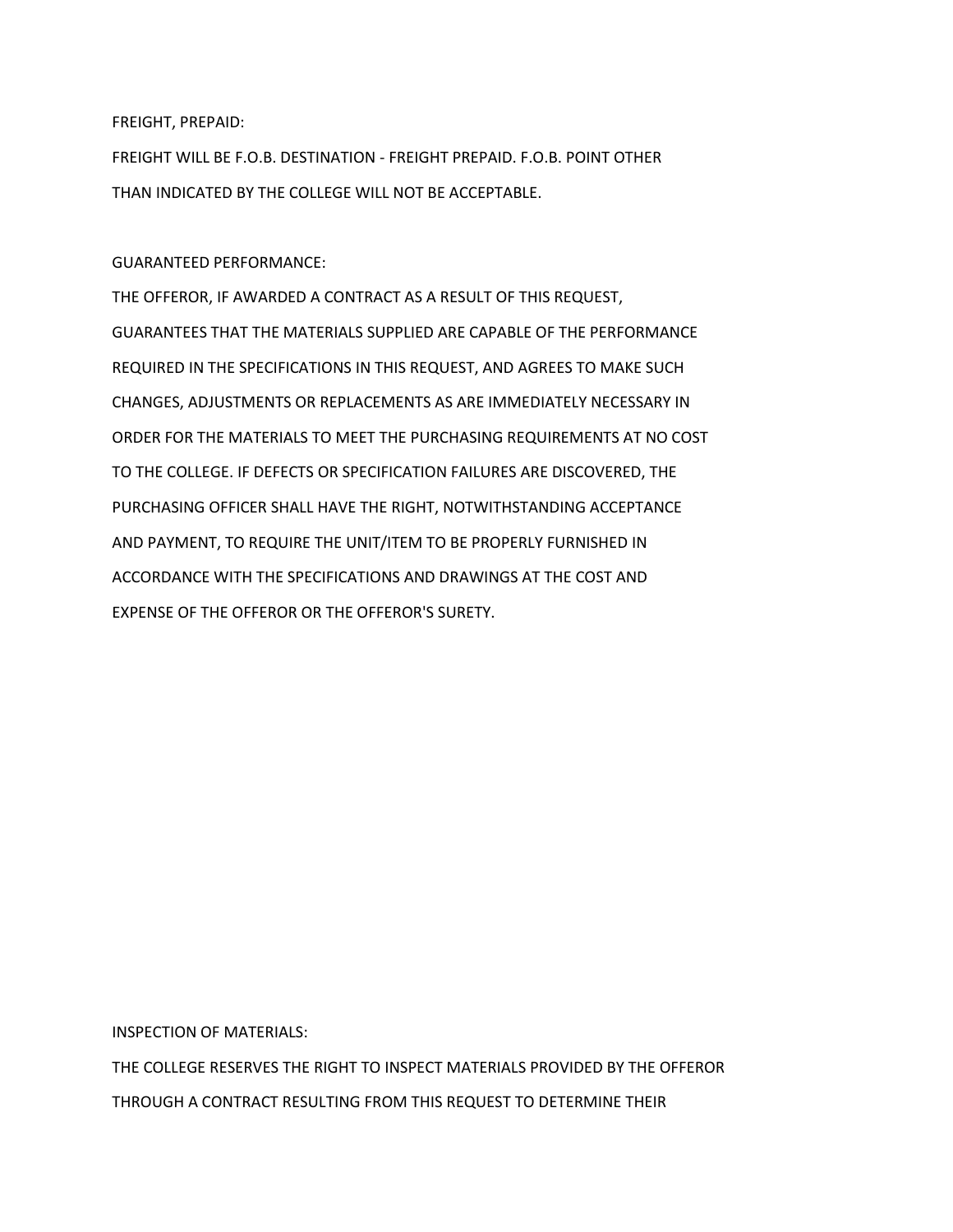QUALITY, FITNESS AND SUITABLITY. INSPECTION OF THESE MATERIALS MAY BE CONDUCTED WHENEVER THE COLLEGE CONSIDERS NECESSARY.

#### LOCAL AREA MAINTENANCE:

NO OFFER WILL BE CONSIDERED UNLESS ADEQUATE MAINTENANCE IS AVAILABLE IN SULLIVAN COUNTY. OFFERORS SHALL INDICATE THE NEAREST SUPPLIER OF PARTS AND SERVICE. FAILURE TO COMPLY MAY RESULT IN REJECTION OF THE OFFER. THE COLLEGE RESERVES THE RIGHT TO CONDUCT ON-SITE INSPECTIONS OR REQUEST INVENTORY PARTS LISTS TO DETERMINE THE ADEQUACY OF LOCAL AREA MAINTENANCE. THE COLLEGE WILL BE THE SOLE JUDGE OF THE ADEQUACY OF THE OFFEROR TO PROVIDE LOCAL AREA MAINTENANCE.

#### MANUFACTURER'S INFORMATION:

ANY OFFER MADE IN RESPONSE TO THIS REQUEST MUST INCLUDE THE MANUFACTURER'S MAKE AND MODEL NUMBER (AS APPLICABLE) OF EACH ITEM AND LITERATURE CLEARLY DESCRIBING THE ITEM. FAILURE TO PROVIDE THIS INFORMATION MAY RESULT IN REJECTION OF THE OFFER

#### MATERIALS AND WORKMANSHIP:

ALL MATERIALS FURNISHED BY THE OFFEROR SHALL BE FREE FROM DEFECTS AND IMPERFECTIONS. WORKMANSHIP SHALL BE IN ACCORD WITH THE BEST INDUSTRY STANDARDS AND PRACTICES. BOTH MATERIALS AND WORKMANSHIP SHALL BE SUBJECT TO THE APPROVAL OF THE COLLEGE.

#### TITLE:

TITLE TO ALL ITEMS OF TANGIBLE PERSONAL PROPERTY, SERVICES AND CONSTRUCTION PROVIDED PURSUANT TO A CONTRACT RESULTING FROM THIS REQUEST SHALL PASS TO THE COLLEGE AT THE TIME OF PAYMENT FREE AND CLEAR OF ALL LIENS, CLAIMS, SECURITY INTEREST AND ENCUMBRANCES.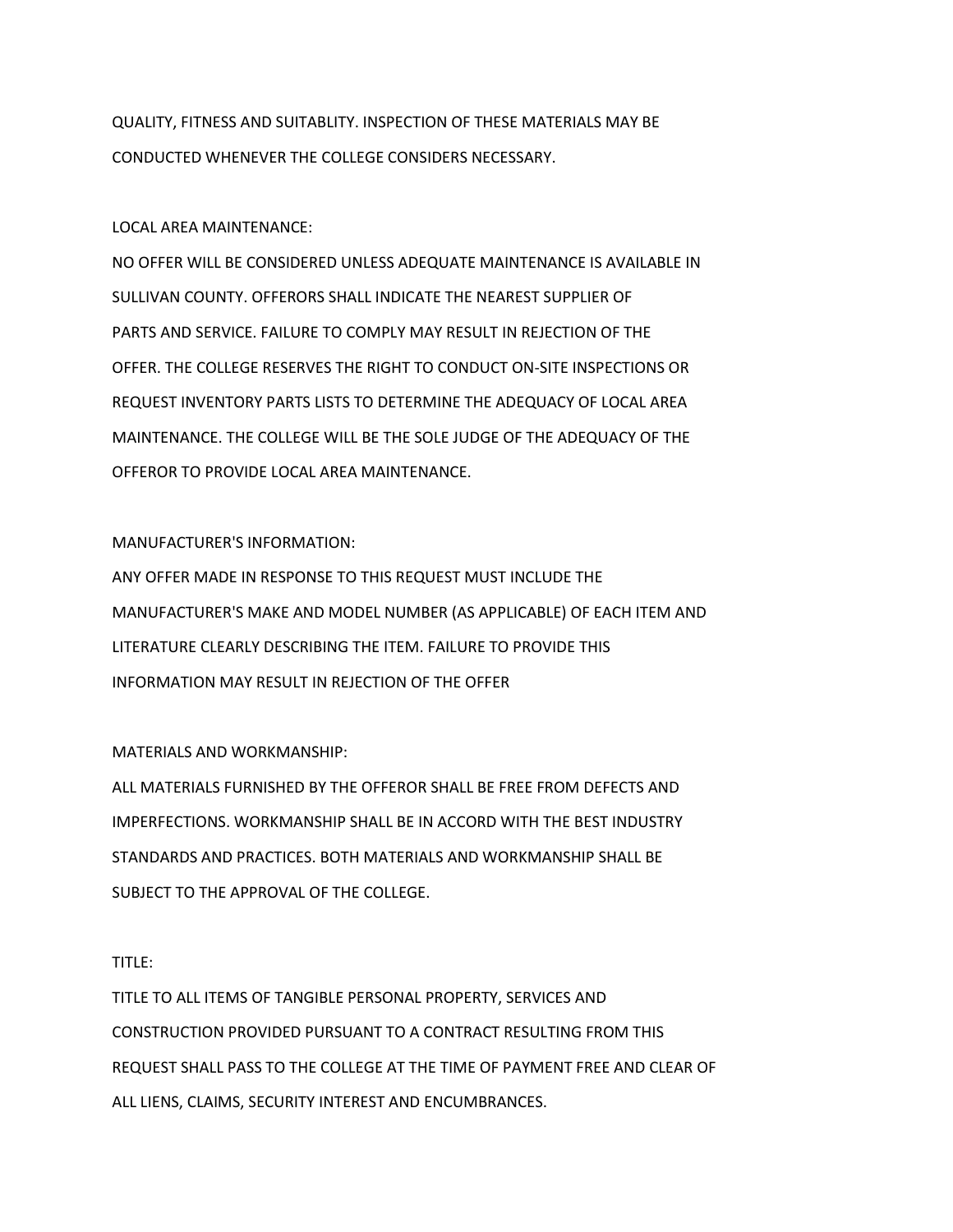INSURANCE REQUIREMENTS:

THE CONTRACTOR SHALL PROCURE AND MAINTAIN AT ITS EXPENSE UNTIL FINAL

PAYMENT BY THE COLLEGE FOR SERVICES COVERED BY THIS AGREEMENT, INSURANCE

IN THE KINDS AND AMOUNTS HEREINAFTER PROVIDED WITH INSURANCE COMPANIES

AUTHORIZED TO DO BUSINESS IN NEW YORK, COVERING ALL OPERATIONS UNDER

THIS AGREEMENT, WHETHER PERFORMED BY IT OR ITS AGENTS. BEFORE

COMMENCING THE SERVICES AND ON THE RENEWAL OF ALL COVERAGES, THE

CONTRACTOR SHALL FURNISH TO THE COLLEGE A CERTIFICATE OR CERTIFICATES NAMING:

THE STATE OF NEW YORK, SULLIVAN COUNTY AND SULLIVAN COUNTY COMMUNITY COLLEGE, IN FORM SATISFACTORY TO THE COLLEGE SHOWING THAT IT HAS COMPLIED WITH THIS SECTION. ALL CERTIFICATES OF INSURANCE SHALL PROVIDE THAT THIRTY (30) DAYS

WRITTEN NOTICE BE GIVEN TO THE PURCHASING SERVICES OFFICE AT SULLIVAN COUNTY COMMUNITY COLLEGE, 112 COLLEGE ROAD LOCH SHELDRAKE, NEW YORK 12759, BEFORE A POLICY IS CANCELLED, MATERIALLY CHANGED, OR NOT RENEWED. VARIOUS TYPES OF REQUIRED INSURANCE MAY BE WRITTEN IN ONE OR MORE POLICIES. WITH RESPECT TO ALL COVERAGES REQUIRED OTHER THAN WORKERS' COMPENSATION, THE COLLEGE SHALL BE NAMED AN ADDITIONAL INSURED. ALL COVERAGES AFFORDED SHALL BE PRIMARY WITH RESPECT TO OPERATIONS PROVIDED. KINDS AND AMOUNTS OF INSURANCE REQUIRED ARE AS FOLLOWS:

A. COMMERCIAL GENERAL LIABILITY INSURANCE - A COMMERCIAL GENERAL LIABILITY

 INSURANCE POLICY WITH COMBINED LIMITS OF LIABILITY FOR BODILY INJURY OR PROPERTY DAMAGE AS FOLLOWS:

#### \$1,000,000 PER OCCURRENCE

\$1,000,000 POLICY AGGREGATE

\$1,000,000 PRODUCTS LIABILITY/COMPLETED OPERATIONS

\$1,000,000 PERSONAL AND ADVERTISING INJURY

\$ 50,000 FIRE - LEGAL

\$ 5,000 MEDICAL PAYMENTS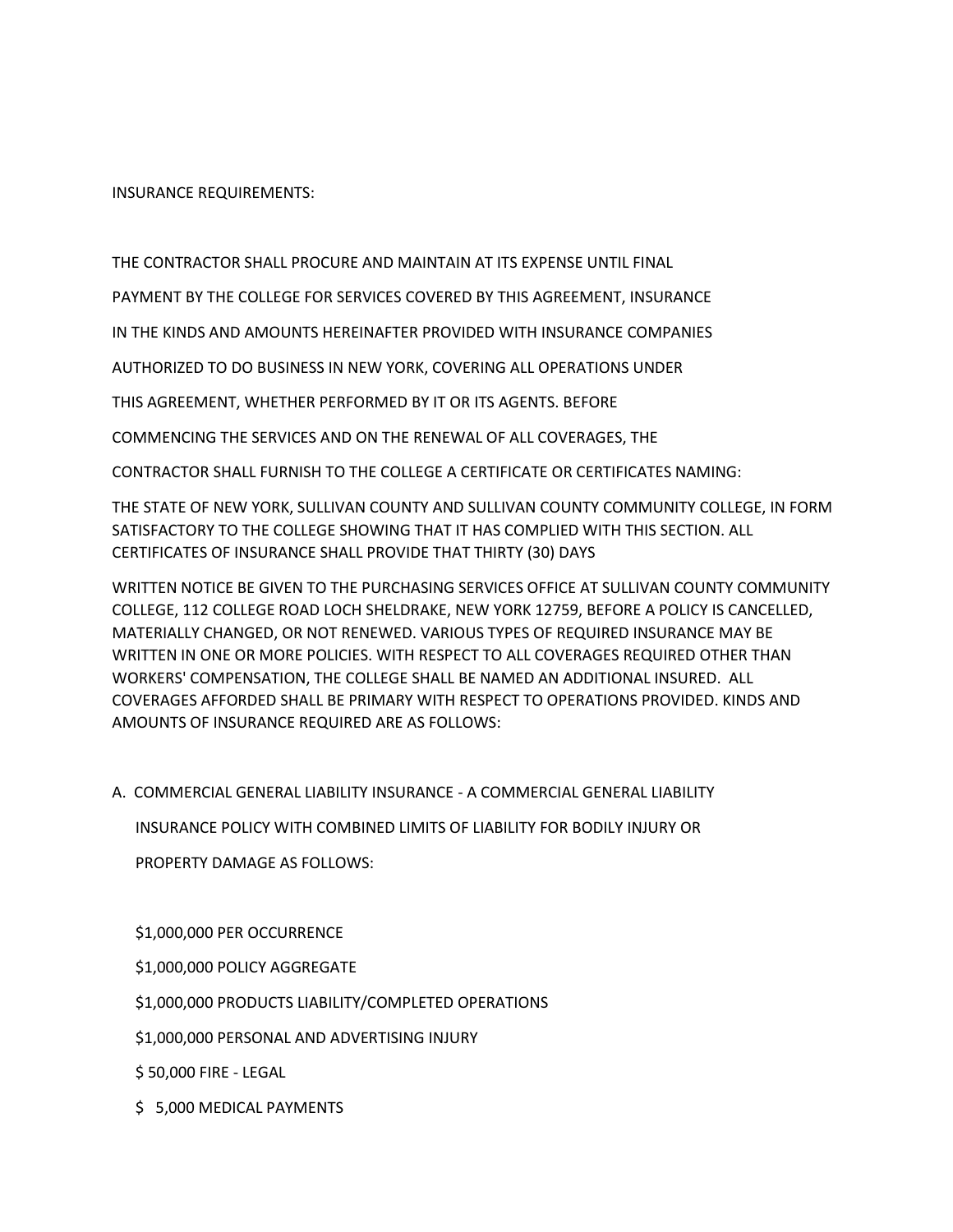SAID POLICY OF INSURANCE MUST INCLUDE COVERAGE FOR ALL OPERATIONS PERFORMED FOR THE COLLEGE BY THE CONTRACTOR AND CONTRACTUAL LIABILITY COVERAGE SHALL SPECIFICALLY INSURE THE HOLD HARMLESS PROVISIONS OF THIS AGREEMENT.

- B. WORKERS' COMPENSATION INSURANCE WORKERS' COMPENSATION INSURANCE FOR ITS EMPLOYEES IN ACCORDANCE WITH THE PROVISIONS OF THE WORKERS' COMPENSATION ACT OF THE STATE OF NEW YORK.
- C. INCREASED LIMITS IF, DURING THE TERM OF THIS AGREEMENT, THE COLLEGE REQUIRES THE CONTRACTOR TO INCREASE MAXIMUM LIMITS OF ANY INSURANCE REQUIRED HEREIN, AN APPROPRIATE ADJUSTMENT IN THE CONTRACTOR'S COMPENSATION WILL BE MADE.

#### SULLIVAN COUNTY COMMUNITY COLLEGE

112 COLLEGE ROAD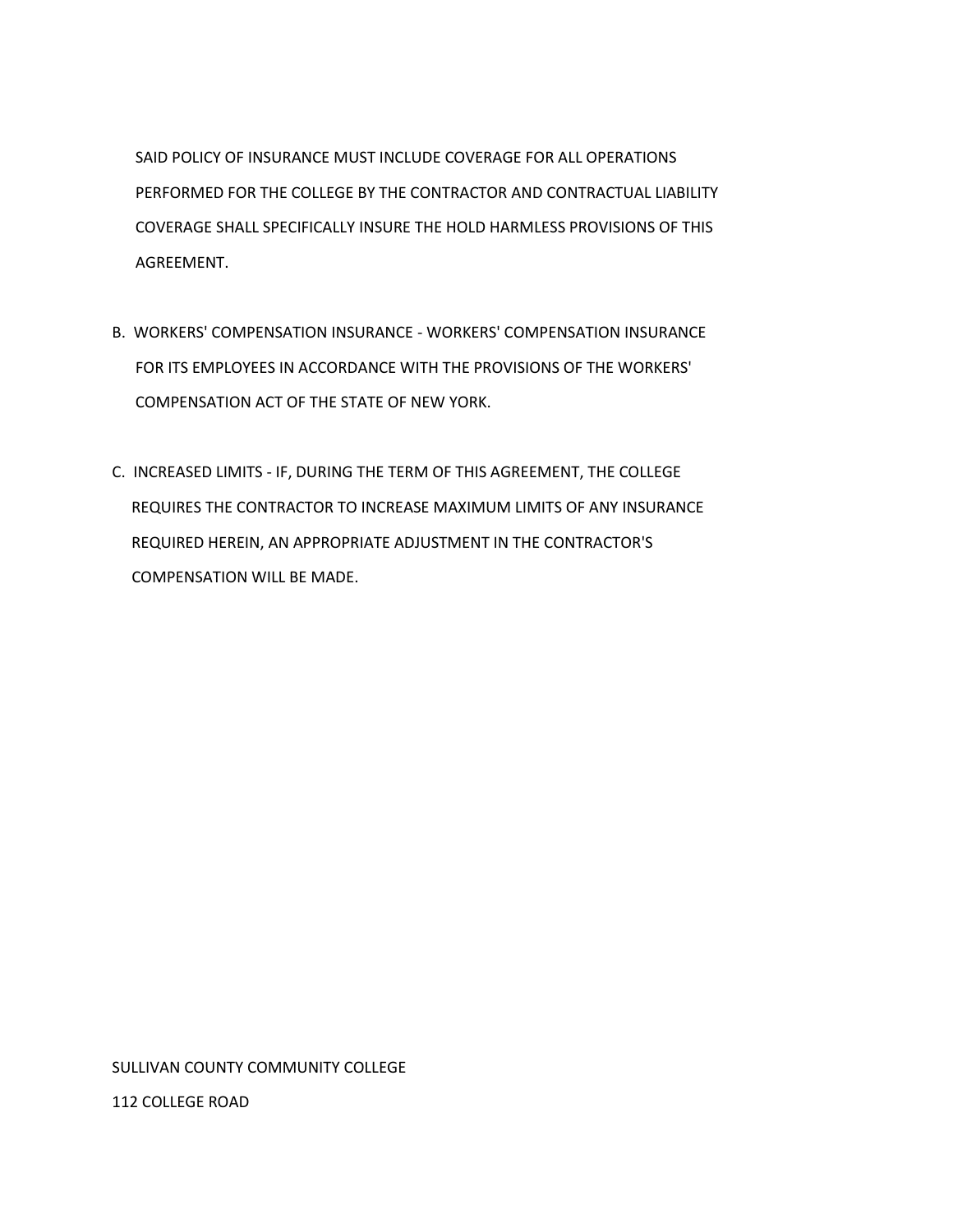#### LOCH SHELDRAKE, NEW YORK 12759

#### PROPOSAL, SPECIFICATIONS AND BID FORM

#### FOR THE SALE TO THE SULLIVAN COUNTY COMMUNITY COLLEGE

OF

#### LIQUID PROPANE GAS 09.19.19

1. Pursuant to the provisions of County Law, sealed bids for the sale to the Sullivan County Community College:

WILL BE RECEIVED BY THE Purchasing Department of the Sullivan County Community College, 112 College Road, Loch Sheldrake, New York 12759 until, 5:00 P.M, Thursday on October 10<sup>th</sup>, 2019 at which time they will be publicly opened.

2. All bids must be on the official bid form and enclosed in an envelope which must be sealed and addressed as follows:

**Purchasing Department Services Office Sullivan County Community College 112 College Road Loch Sheldrake, New York 12759** Att: Stephen Samuel

BID: LIQUID PROPANE GAS 09.19.19

- 3. Bids shall hold firm for a period of one (1) year beginning November 1st, 2019 through August 31, 2022 with an option of two (2) one (1) year renewals during which time the bidder may not withdraw his bid. All bidders must adhere to the Prevailing Wage Schedule for Article 9 Public Work. The successful bidder, upon award, will be required to enter into a written contract to comply with all of the specifications and conditions herein.
- 4. Separate bids are solicited for LP Gas in accordance with the detailed specifications on and separate awards will be made.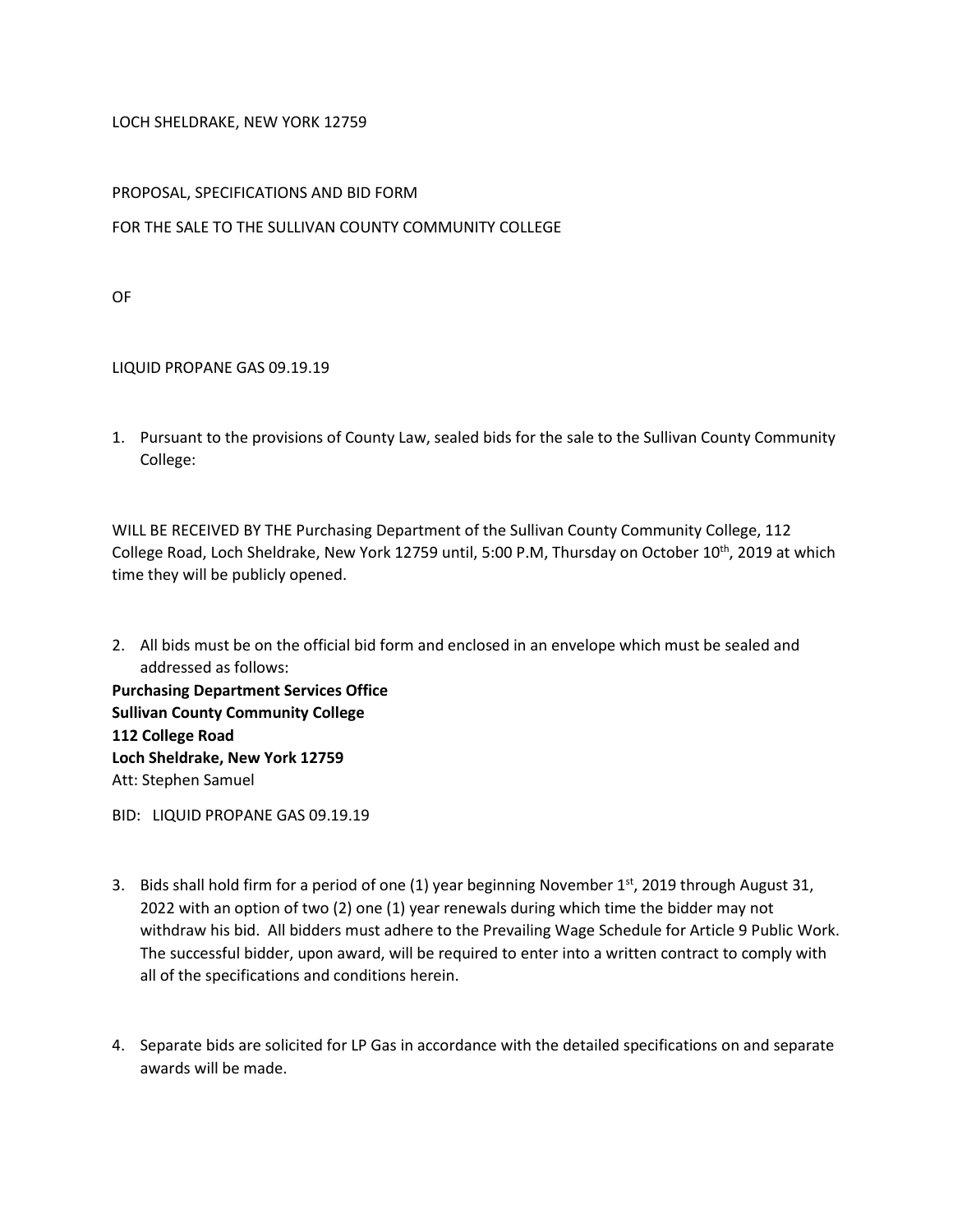- 5. The bid price or prices shall include any charges for delivery and installation, if installation is required as set forth in the details in later paragraphs. Delivery and/or installation is to be made as per the attached bid specifications to Sullivan County Community College, 112 College Road, Loch Sheldrake, New York 12759.
- 6. The Sullivan County Community College, being tax exempt, will furnish the successful bidder with a Tax Exemption Certificate, wherever required.
- 7. In determining the qualification of a bidder, the President office will consider the record in the performance of any contract in which he may have entered with other Public Bodies, and reserves the right to reject the bid of such bidder if the record discloses that such bidder, in the opinion of the said President Office, has not properly performed such contracts pursuant to specifications and/or contracts. The President Office may make such investigation as he/she deems necessary to determine the ability of the bidder to perform the terms of the specifications and contract, and the bidder shall furnish the President Office may request.
- 8. Should the bidder find discrepancies or omissions in the specifications, he shall at once notify the President Office , who will send out written instructions to all bidders. NO oral interpretation of the specifications or other contract documents will be given to any bidder. Every request for such interpretation shall be addressed in writing to the President Office and to be given consideration, it should be received at least five days prior to the date set for the opening of the bids. All such interpretation and supplemental instructions will be in the form of written addenda to the specifications, and become a part of the contract documents. Failure to receive any such addenda shall not relieve any bidder from any obligation under his bid as submitted.
- 9. Definition of apparatus, articles or materials by name or such specific description is intended only to convey to the contractor or bidder the understanding of the degree of performance, excellence or quality required. Any article or material which will conform substantially to the standards of excellence established in the specifications and is of equal merit, operation, strength, durability, appearance, and ability to perform the required functions, will be deemed eligible for offer. The President Office , for and in behalf of the Sullivan County Community College, shall be the sole judge as to determine whether equivalents are equal to the items specifically identified.
- 10. The bidder agrees to comply with all provisions of the Labor Law applicable to this Contract, and, according to the provisions of the General Municipal Law, may not assign said contract or subcontract without written consent of the President Office of the Sullivan County Community College.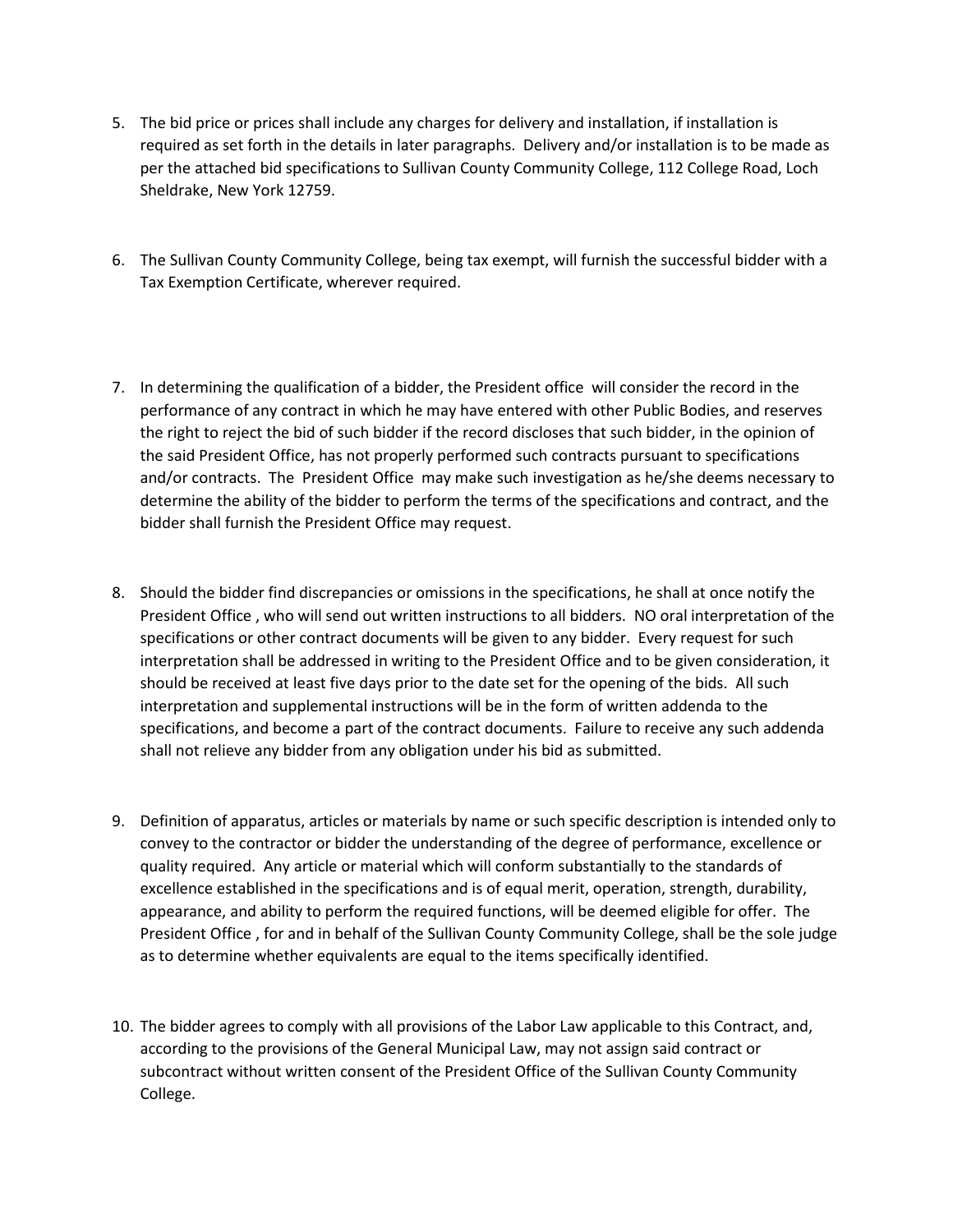11. In accordance with the provisions of Section 103-A of the General Municipal Law, the following clause is hereby inserted to provide:

"That upon the refusal of a person, when called before a Grand Jury to testify concerning any transaction or contract had with the State, any political subdivision thereof, a public authority or with any public department, agency or official of the State or of any political subdivision thereof or of a public authority, to sign a waiver of immunity against subsequent criminal prosecution or to answer any relevant question concerning such transaction or contract,

(A) Such person, and any firm, partnership or corporation of which he is a member, partner, director, or officer shall be disqualified from thereafter selling to or submitting bids to or receiving awards from or entering into any contracts with any municipal corporation or any corporation or any public department, agency or official thereof, for goods, work or services, for a period of five years after such refusal, and to provide that

(B) Any and all contracts made with any municipal corporation or any public department, agency or official thereof, since the effective date of this law, be such person, and by any firm, partnership or corporation of which he is a member, partner, director, or officer may be canceled or terminated by the municipal corporation without incurring any penalty or damages on account of such cancellation or termination, but any monies owing by the municipal corporation for goods delivered or work done prior to the cancellation or termination shall be paid.

(C) The bidder states that the bid was arrived at independently and submitted without collusion with any other bidder or vendor; and further, that the contents of the bid have not been communicated to any person, other than an employee of the bidder or its surety when a bond is furnished, and that no attempt has been made to induce another person or bidder to submit or not submit a bid or proposal; and that the statements herein are accurate and true."

- 12. If the bidder herein is a corporate bidder, there must be attached hereto a resolution indicating that the submission of this bid was authorized by the corporation.
- 13. The President Office, for and in behalf of the Sullivan County Community College, reserves the right to waive all formalities, to reject any or all bids, or to accept any bid or bids which he/she deems for the best interest of the College.
- 14. Should a bid be awarded, oral acceptance will not be honored. A written notice, such as a purchase order and/or written contract signed by an authorized agent of the College issued within thirty days of the opening will be necessary.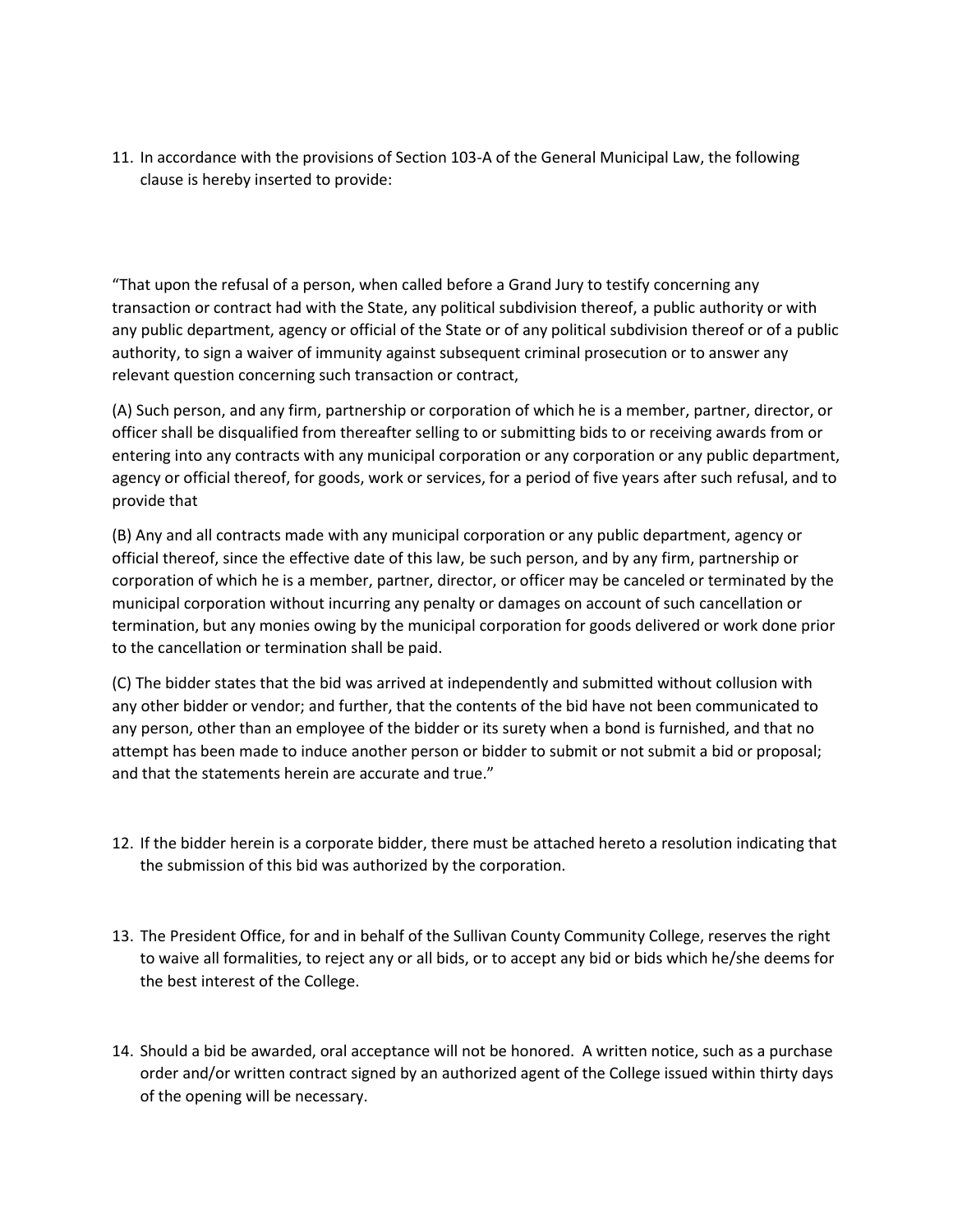15. The pages previous and following showing detailed specifications and/or requirements together with the bid form are made a part and parcel of the "PROPOSAL, SPECIFICATIONS, AND BID FORM."

SULLIVAN COUNTY COMMUNITY COLLEGE

REQUEST FOR BID INFORMATION

BID: LIQUID PROPANE GAS 09.19.19

THE SULLIVAN COUNTY COMMUNITY COLLEGE PURCHASING OFFICE IS REQUESTING OFFERS FOR THE FOLLOWING GOODS OR SERVICES:

TITLE: LIQUID PROPANE GAS 09.19.19

OPENING DATE: Thursday, October 10<sup>th</sup>, 2019 AT 11:00 AM

FOR ADDITIONAL INFORMATION CONTACT:

Stephen Samuel

Coordinator of Purchasing

(845) 434-5750 EXT. 4267

SULLIVAN COUNTY COMMUNITY COLLEGE

112 COLLEGE RD.

LOCH SHELDRAKE, NY 12759

Rich Butler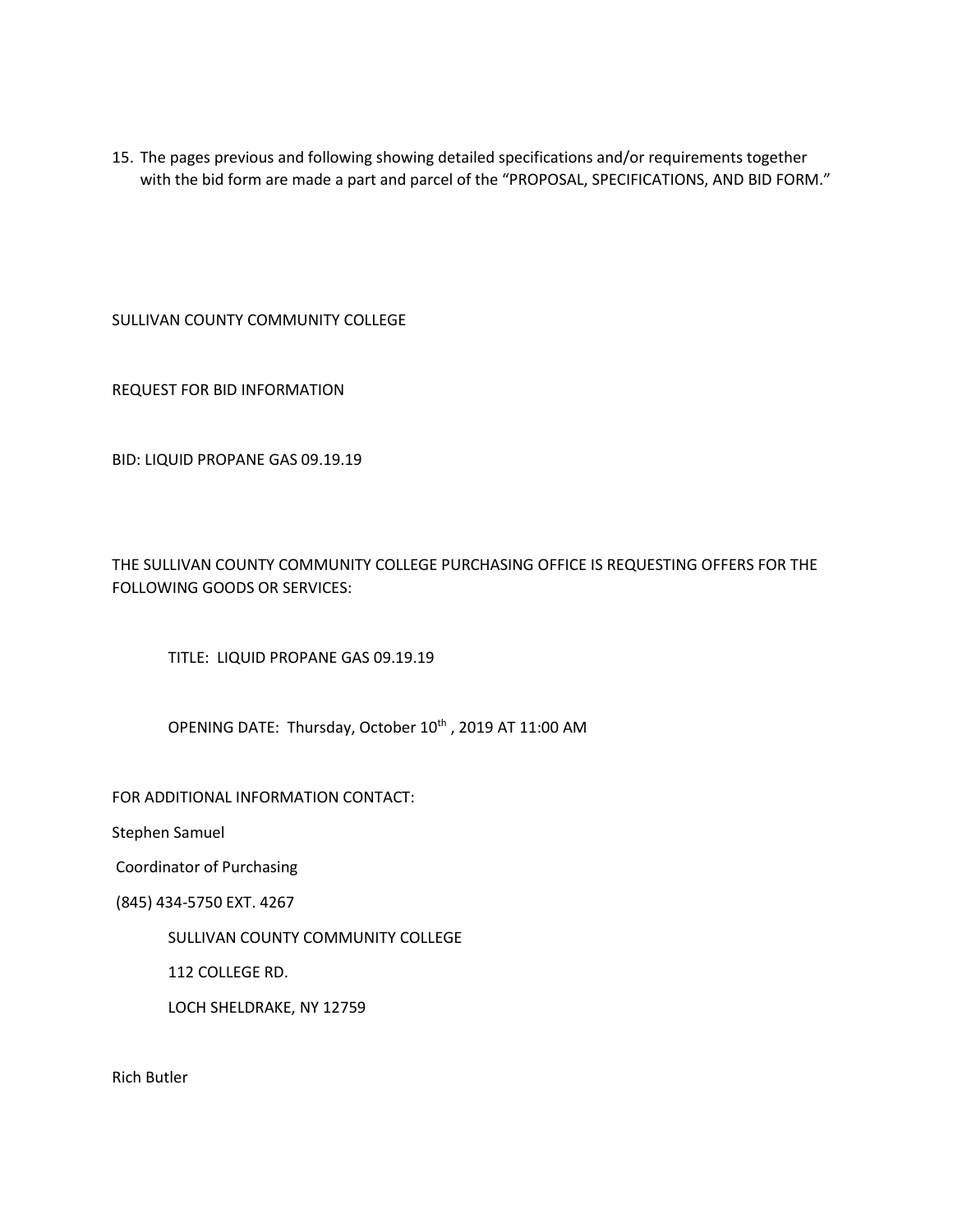Supervisor OF BUILDINGS AND GROUNDS

(845) 434-5750 EXT. 4405

SULLIVAN COUNTY COMMUNITY COLLEGE

112 COLLEGE RD.

LOCH SHELDRAKE, NY 12759

HAND CARRIED OFFERS WILL BE RECEIVED AT THE PURCHASING OFFICE, ROOM H047E, IN THE BUILDINGS AND GROUNDS DEPARTMENT OF SULLIVAN COUNTY COMMUNITY COLLEGE, 112 COLLEGE ROAD, LOCH SHELDRAKE, NY

OFFERS WILL BE RECEIVED UNTIL 5:00 PM ON Wednesday October 9th, 2019

NOTE: USE OF THE MAIL SERVICE IS AT YOUR OWN RISK FOR PROPER DELIVERY.

OFFERS WILL BE OPENED PROMPTLY AT 11:00 AM AT:

SULLIVAN COUNTY COMMUNITY COLLEGE H048 CONFERENCE ROOM 112 COLLEGE ROAD LOCH SHELDRAKE, NY 12759

BIDDER COMPLIANCE FORM

BID: LIQUID PROPANE GAS 09.19.19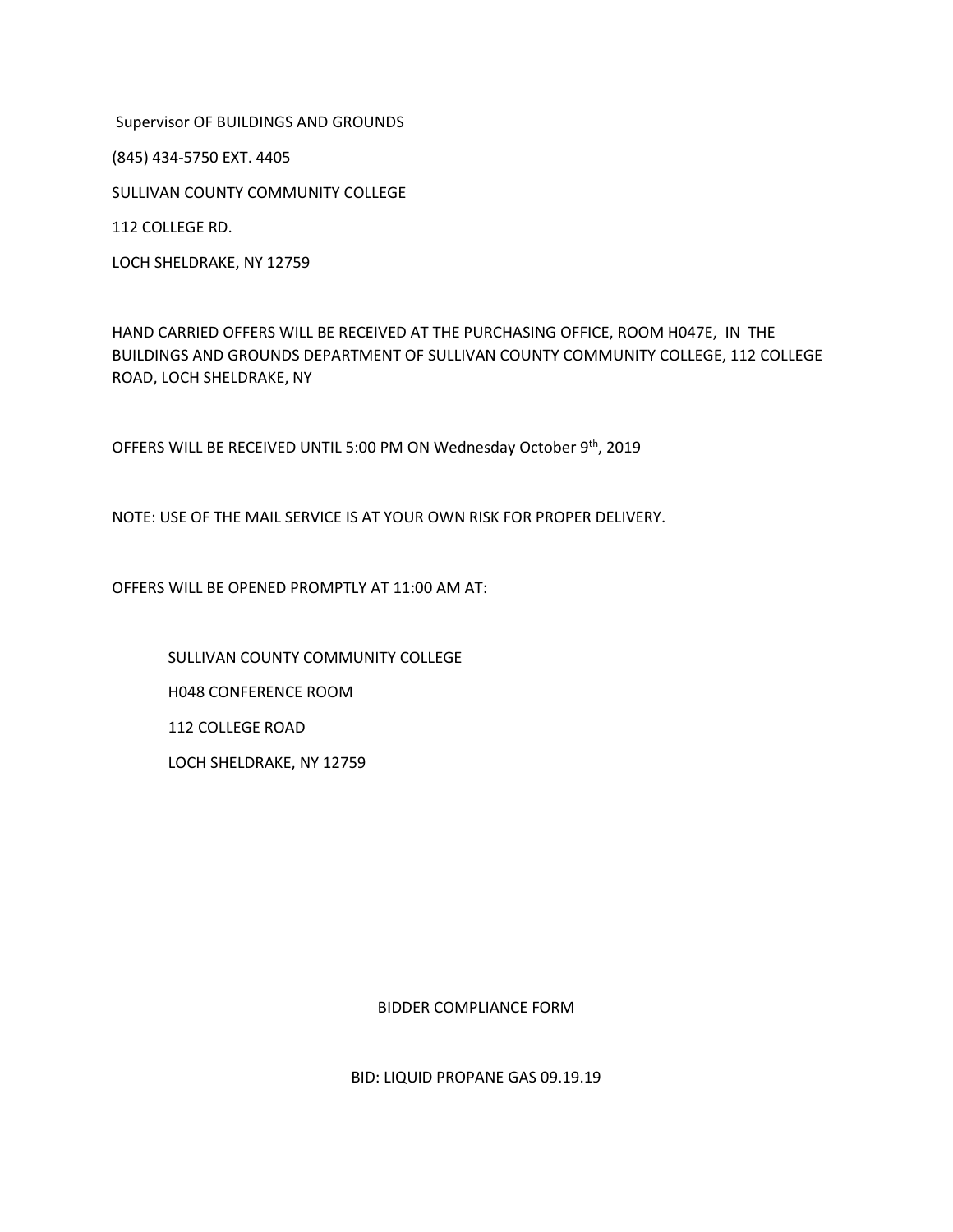OPENING DATE: October 10<sup>t</sup>, 2019

FOR FURTHER INFORMATION , 2019 CALL Stephen Samuel

OPENING TIME: 11:00 AM AT (845) 434-5750 EXT. 4267

DELIVERY DATE:ASAP

COMPLETION DATE: N/A

BID BOND PERCENT: N/A PERORM BOND PCT: N/A

(OR CERTIFIED CHECK)

IF APPLICABLE, BID AND PERFORMANCE BOND INFORMATION CAN BE FOUND IN THE SUPPLEMENTAL TERMS AND CONDITIONS.

DISCOUNT: PLEASE INDICATE YOUR FIRM'S DISCOUNT FOR PROMPT PAYMENT:

(MINIMAL ACCEPTABLE PERIOD IS 20 CALENDAR DAYS)

20 CALENDAR DAYS: %

30 CALENDAR DAYS: %

OTHER: CALENDAR DAYS: %

#### COMPLIANCE AGREEMENT

I, THE UNDERSIGNED, HAVE READ AND EXAMINED THE GENERAL TERMS, CONDITIONS, ANY SUPPLEMENTAL TERMS AND CONDITIONS, AND THE SPECIFICATIONS OF THIS REQUEST AND AGREE TO COMPLY WITH ALL OF THEM.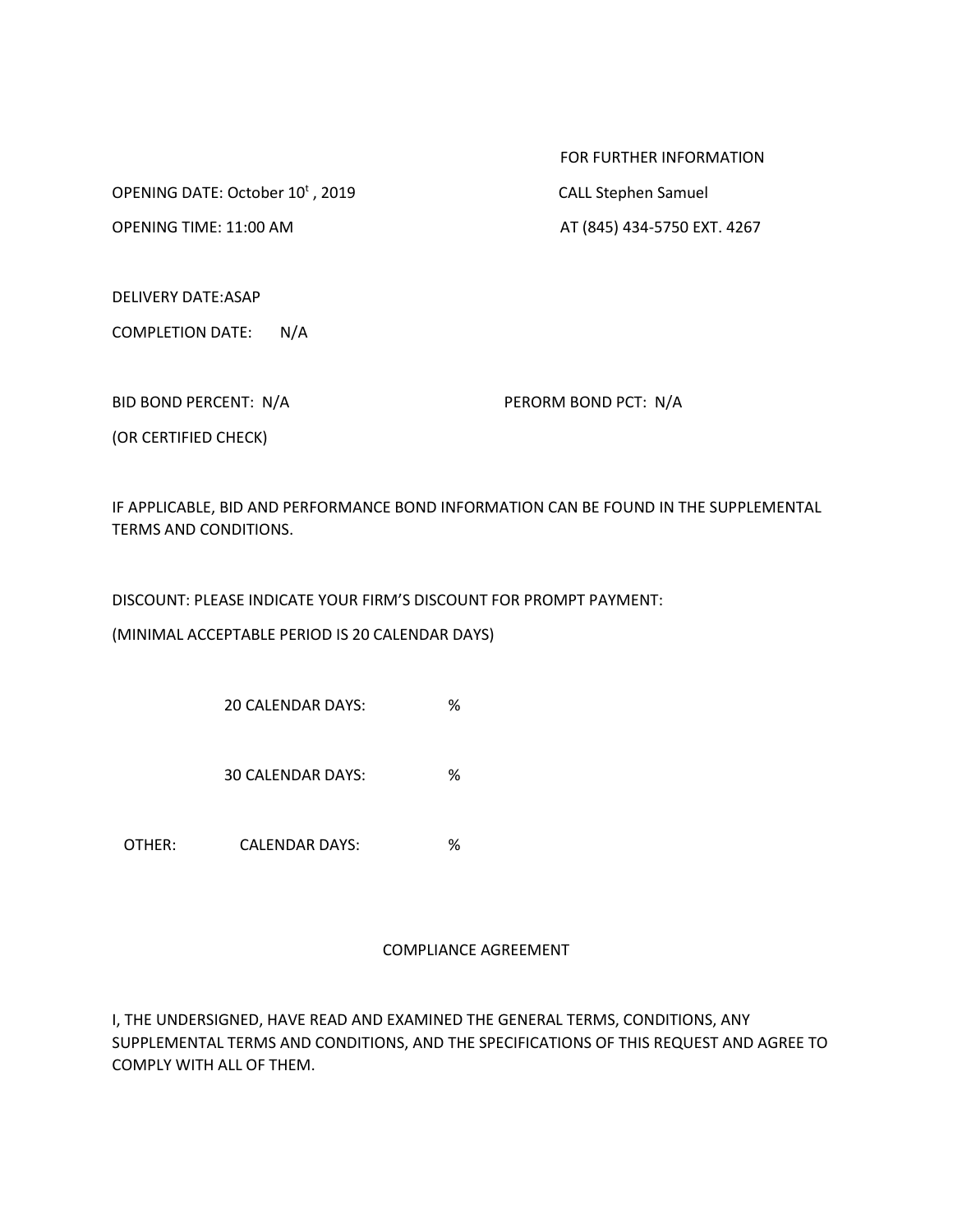| SIGNATURE:           |             | DATE:  |
|----------------------|-------------|--------|
| NAME:                |             | TITLE: |
| <b>COMPANY NAME:</b> |             | EIN:   |
| ADRESS:              |             |        |
| CITY:                | STATE: ZIP: |        |
| PHONE:               | FAX:        |        |
| EMAIL:               |             |        |

BID FORM

TO:

Purchasing Department

Sullivan County Community College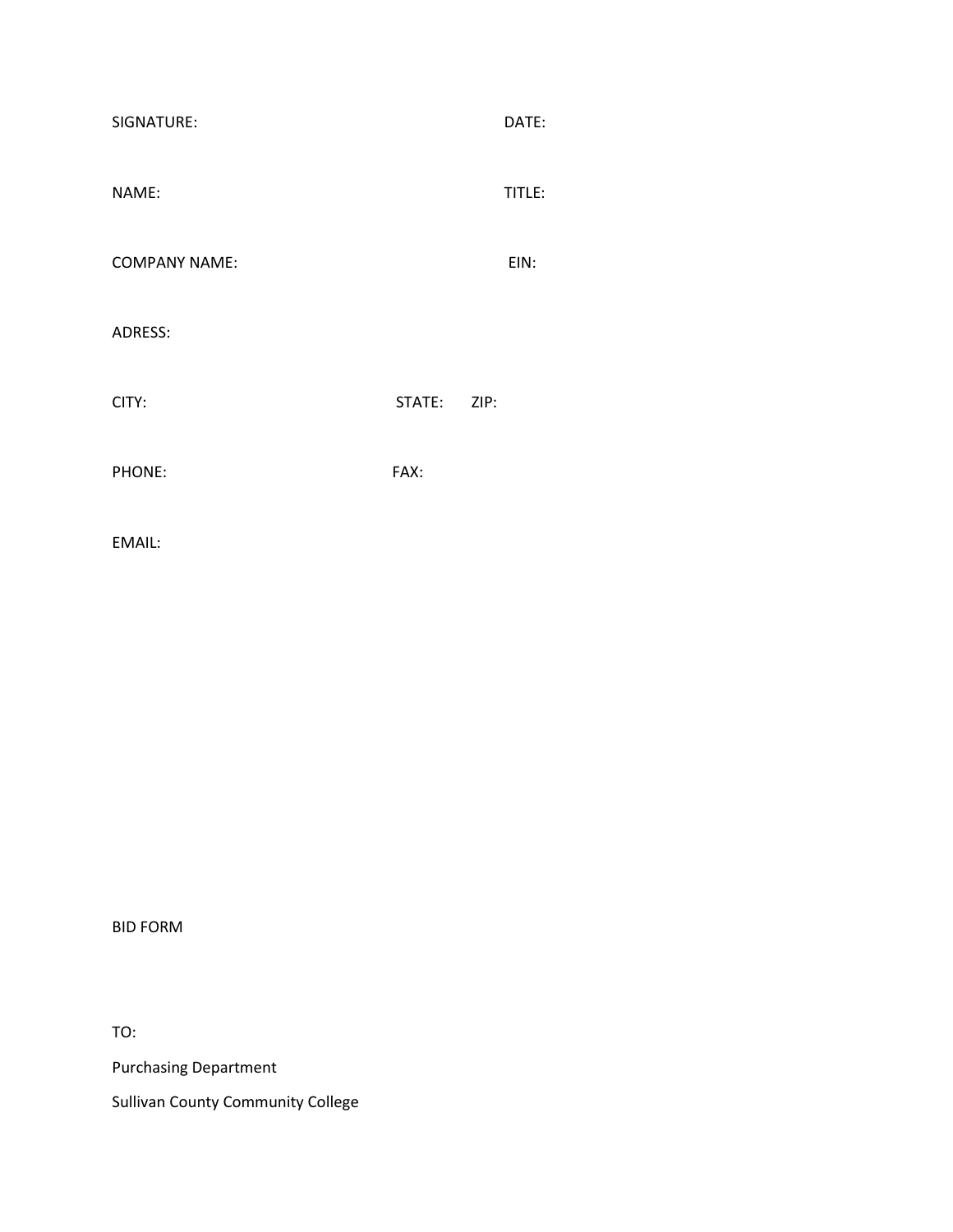112 College Road

Loch Sheldrake, New York 12759

Att: Stephen Samuel

In accordance with the proposal and specifications, the undersigned submits the following bid or bids:

#### BID: LIQUID PROPANE GAS 09.19.19

#### BID OPENING: Thursday , October10th , 2019 AT 11:00 A.M.

|                   | 2019-2020 | 2021-2022 | 2022-2023 |
|-------------------|-----------|-----------|-----------|
| AMOUNT BID OPTION |           |           |           |
|                   |           |           |           |
| AMOUNT BID OPTION |           |           |           |
| B                 |           |           |           |

#### NAME OF BIDDER (PRINT OR TYPE)

SIGNATURE AND TITLE

ADDRESS

CITY, STATE, ZIP

DATE DATE DESCRIPTION DATE DATE DESCRIPTION OF TELEPHONE NUMBER

IF THE BIDDER IS A CORPORATION,

THE FOLLOWING CERTIFICATION MUST BE COMPLETED:

I, the Secretary of the aforementioned corporation, do hereby  $\mathsf{I}$ , certify that the bid and/or bids submitted above are duly authorized by a Resolution of the Corporation

#### NON-COLLUSIVE BIDDING CERTIFICATION

By submission of this bid, each bidder and each person signing on behalf of any bidder certifies, and in the case of a joint bid, each party thereto certifies as to its own organization, under penalty or perjury, that to the best of knowledge and belief:

1. The prices in this bid have been arrived at independently without collusion, consultation, communication, or agreement, for the purpose of restricting competition, as to any matter relating to such prices with any other bidder or with any competitor;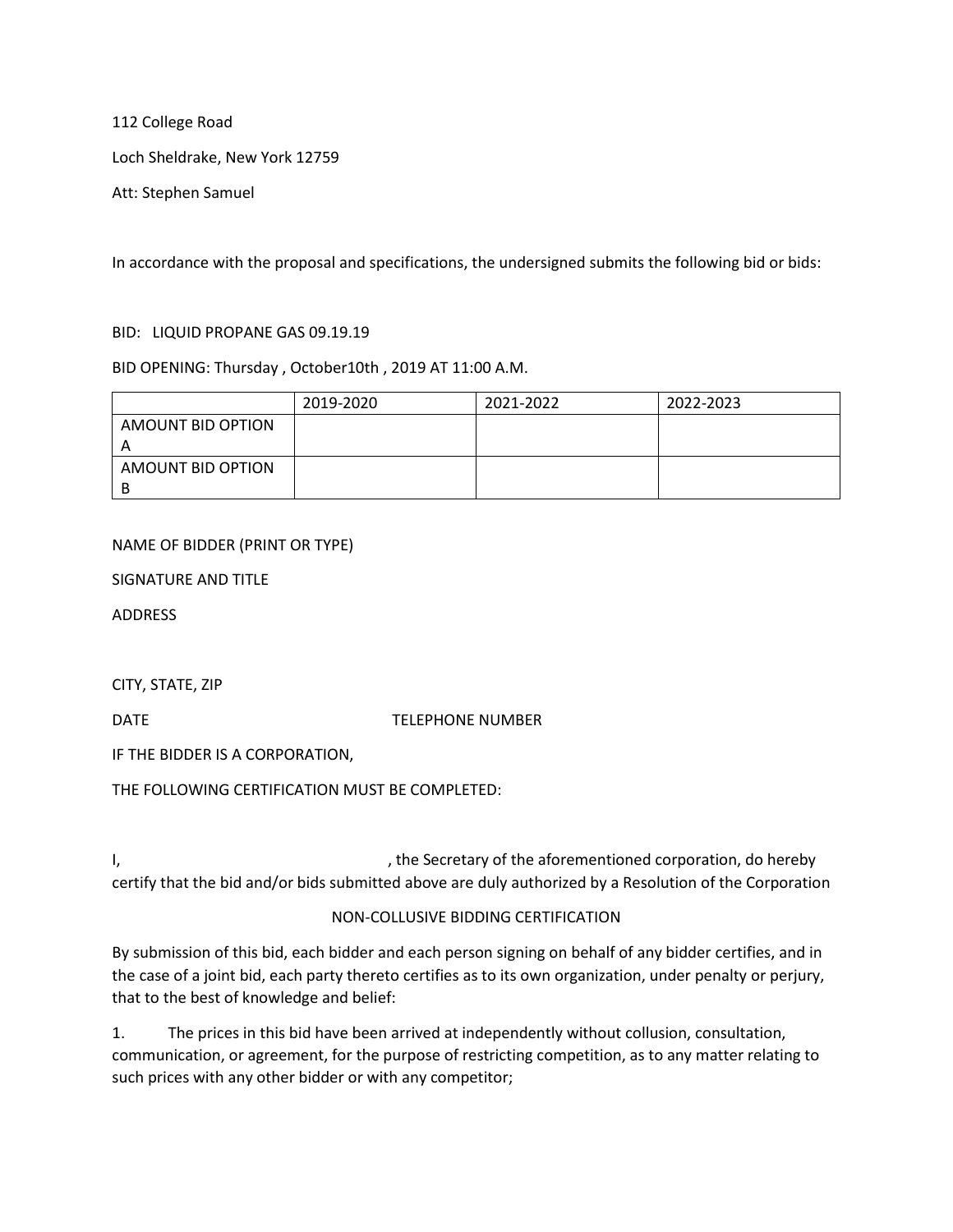2. Unless otherwise required by law, the prices which have been quoted in this bid have not been knowingly disclosed by the bidder and will not knowingly be disclosed by the bidder prior to opening, directly or indirectly, to any other bidder or to any competitor; and

3. No attempt has been made or will be made by the bidder to induce any other person, partnership or corporation to submit or not to submit a bid for the purpose of restricting competition.

The person signing this bid or proposal, under the penalties of perjury, affirms the truth thereof.

DATED SIGNATURE OF BIDDER, IF INDIVIDUAL

(Corporate Seal)

NAME OF CORPORATION

\_\_\_\_\_\_\_\_\_\_\_\_\_\_\_\_\_\_\_\_\_\_\_\_\_\_\_\_\_\_\_\_\_

\_\_\_\_\_\_\_\_\_\_\_\_\_\_\_\_\_\_\_\_\_\_\_\_\_\_\_\_\_\_\_\_\_\_

 $\overline{\phantom{a}}$ 

ADDRESS

CITY, STATE, ZIP

AUTHORIZED SIGNATURE

**Contractor's Certification of Receiving Schedule(s) of Wages and Supplements in Compliance with the New York State Labor Law, Section 220-a.**

I, \_\_\_\_\_\_\_\_\_\_\_\_\_\_\_\_\_\_\_\_\_\_\_\_\_\_\_\_\_\_\_\_\_\_\_\_\_\_, as \_\_\_\_\_\_\_\_\_\_\_\_\_\_\_\_\_\_\_\_\_\_\_\_\_\_\_of

(Title or Position)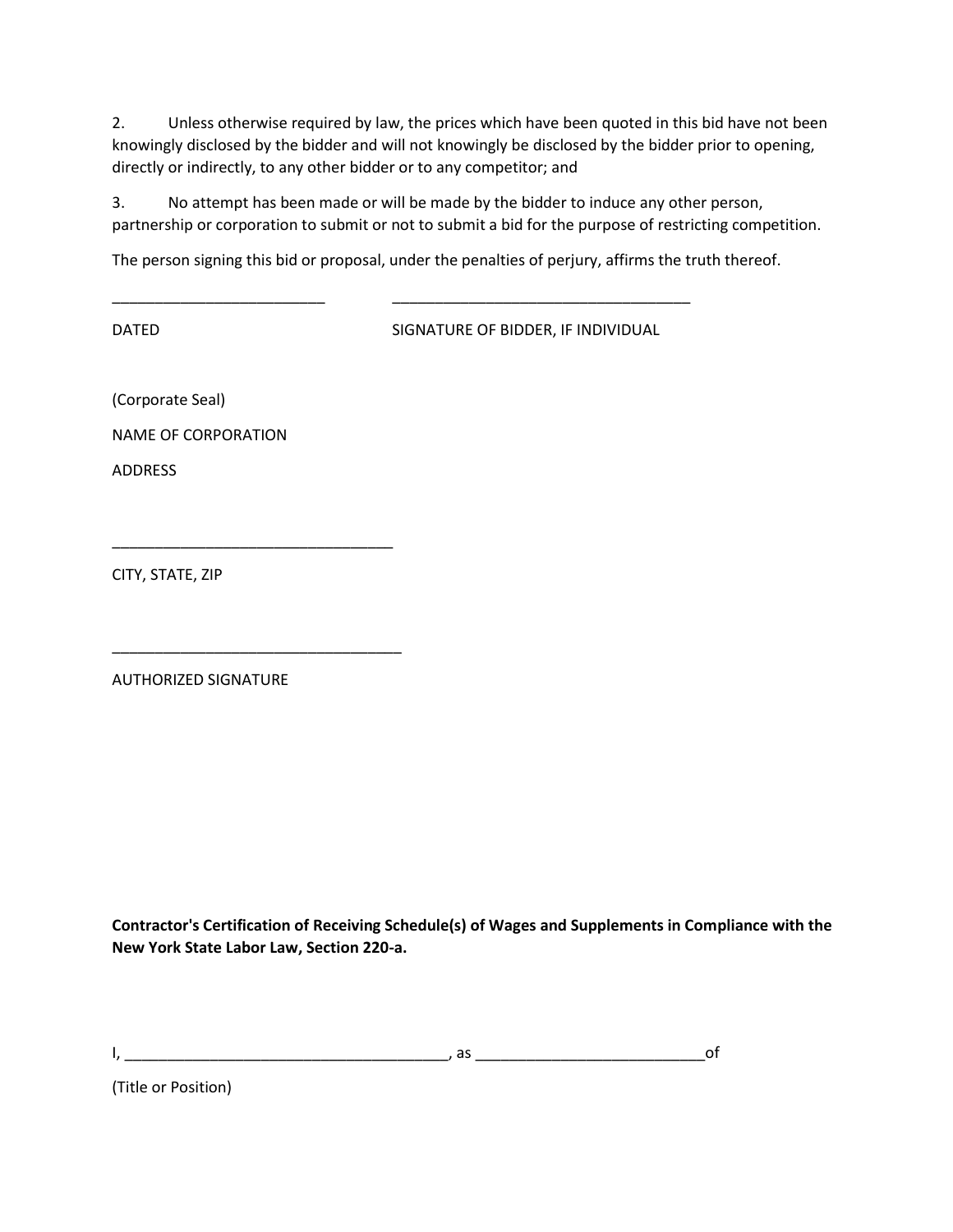\_\_\_\_\_\_\_\_\_\_\_\_\_\_\_\_\_\_\_\_\_\_\_\_\_\_\_\_\_\_\_\_\_\_\_\_\_\_\_\_\_\_\_\_\_\_\_\_\_\_\_\_\_\_\_\_\_\_ (Contractor),

(Company Name)

in receipt of RFP LIQUID PROPANE GAS 09.19.19 am duly authorized to make this affidavit on behalf of the Contractor, and being duly sworn, depose and say that:

In compliance with the provisions of Section 220-a of the Labor Law, do hereby verify receipt of the original schedule(s) of wages and supplements for this project applicable for the Project RFP LIQUID PROPANE GAS 09.19.19 for Sullivan County Community College.

Furthermore, by these present, I do hereby verify that I have reviewed said schedule(s), and agree for and on behalf of the Contractor to pay the applicable prevailing wage and to pay or provide the supplements specified therein. I agree to provide complete copies to each sub-contractor and obtain from each sub-contractor, an affidavit certifying such schedules were received.

Signature

\_\_\_\_\_\_\_\_\_\_\_\_\_\_\_\_\_\_\_\_\_\_\_\_\_\_\_\_\_\_\_\_\_\_\_\_

VERIFICATION:

STATE OF NEW YORK

COUNTY OF SULLIVAN

On the \_\_\_\_\_\_\_\_ day of \_\_\_\_\_\_\_\_\_\_\_\_\_\_\_, 20\_\_\_, before me personally

came and the came of the came of the came of the came of the came of the came of the came of the came of the came of the came of the came of the came of the came of the came of the came of the came of the came of the came duly sworn, did depose and say that he/she is authorized to execute the foregoing instrument on behalf of the Contractor, has read the foregoing, knows the contents thereof, knows same is true, and he/she has signed his/her name hereto.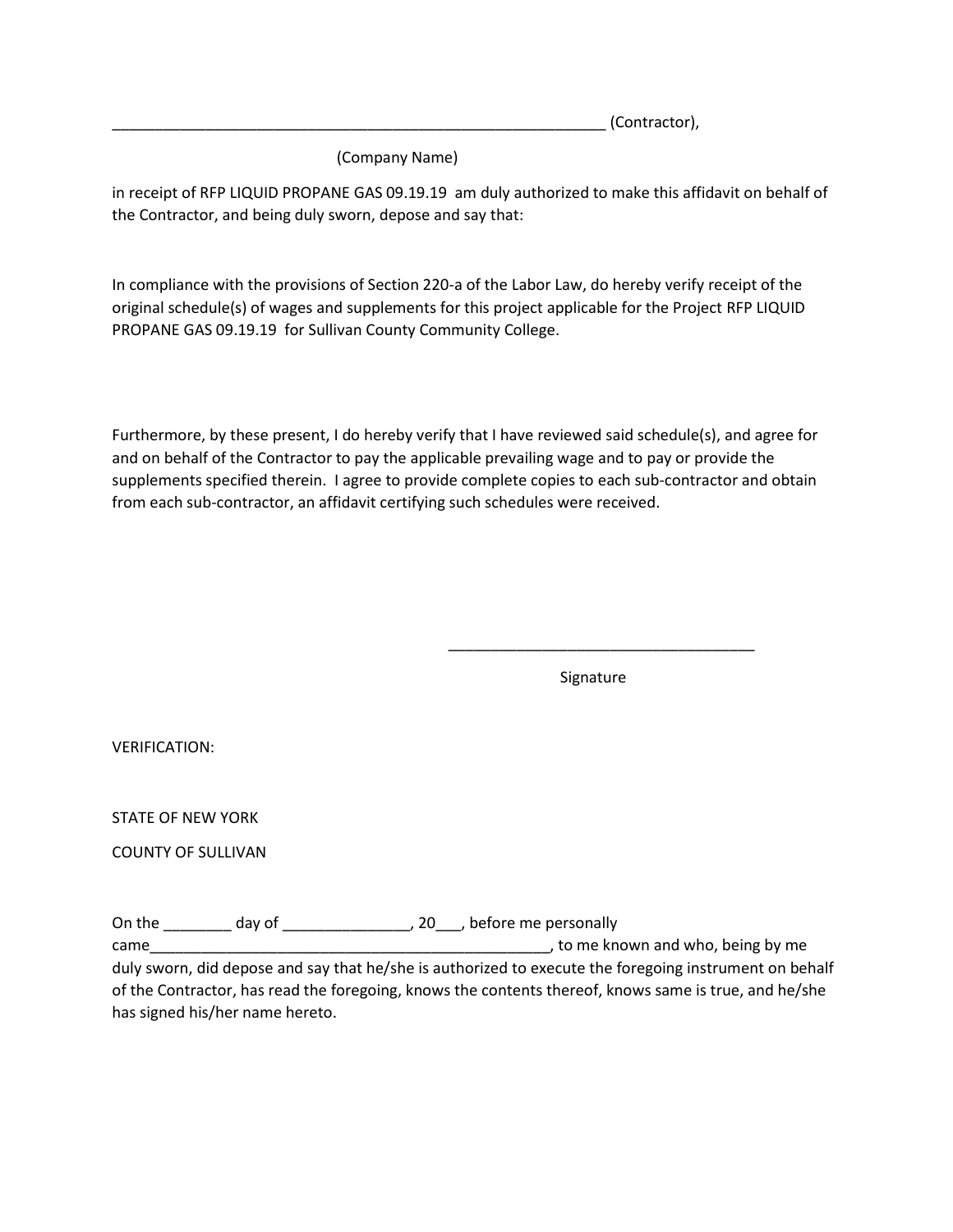Notary Public

\_\_\_\_\_\_\_\_\_\_\_\_\_\_\_\_\_\_\_\_\_\_\_\_\_\_\_\_\_\_\_\_\_\_\_\_

#### SULLIVAN COUNTY COMMUNITY COLLEGE

PURCHASING DEPARTMENT

BIDDER COMMENTS FORM

It is requested that bidders provide any additional information relating to their offer that will assist in the evaluation of such without having to ferret our information concerning the goods or services you intend to provide.

Information pertains to the following (please check applicable box):

- □ Equivalent Product
- $\Box$  Clarification
- □ Exception(s) to Requirements
- □ General or Miscellaneous Comments

If additional space is required, please use reverse side of the form or attach additional documents.

Name of Bidder **Signature of Bidder or** Date Date

Authorized Representative